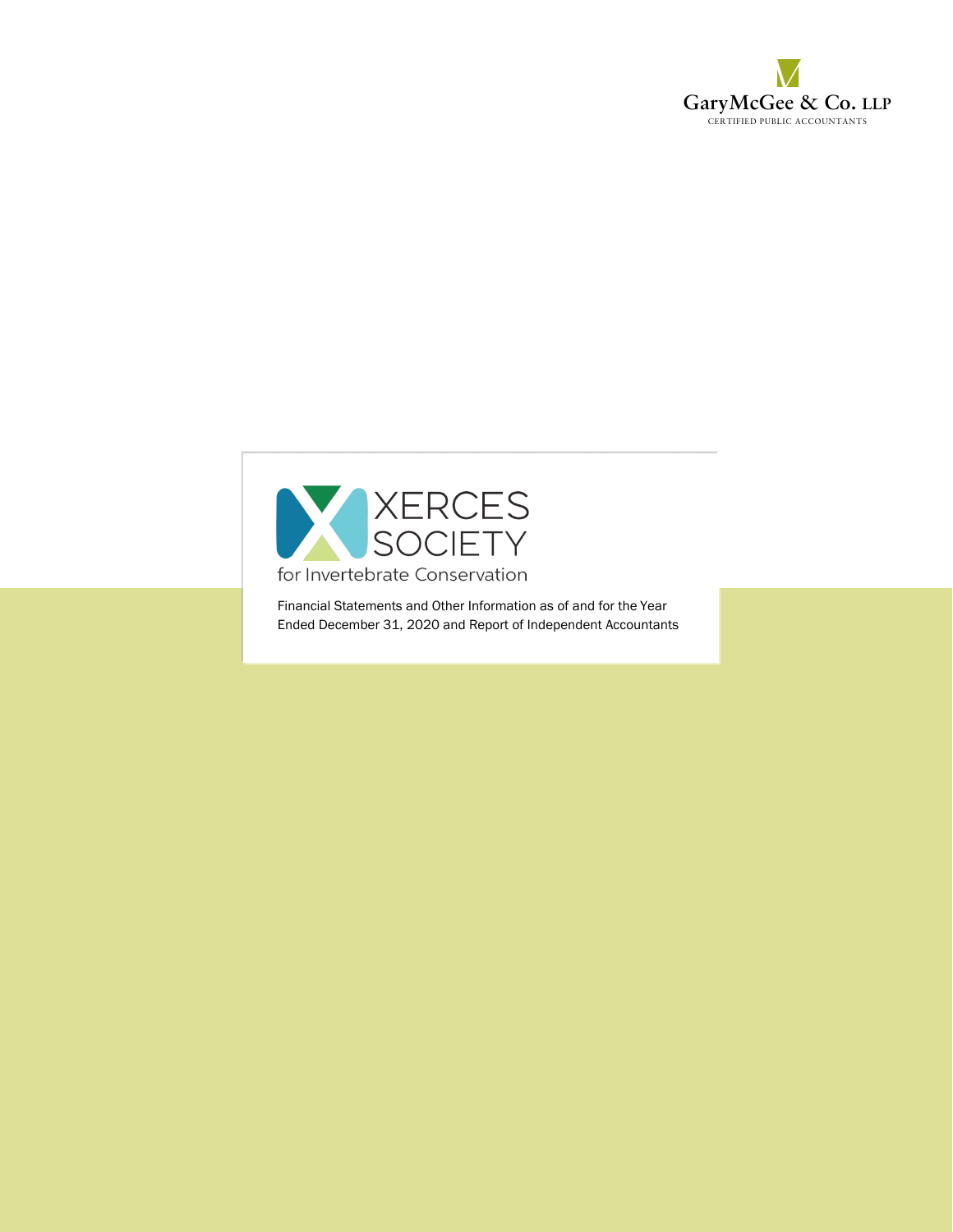# TABLE OF CONTENTS

|                                          | Page |
|------------------------------------------|------|
| <b>Report of Independent Accountants</b> | 3    |
| <b>Financial Statements:</b>             |      |
| <b>Statement of Financial Position</b>   | 5    |
| <b>Statement of Activities</b>           | 6    |
| <b>Statement of Cash Flows</b>           | 7    |
| <b>Statement of Functional Expenses</b>  | 8    |
| Notes to the Financial Statements        | 10   |
| <b>Other Information:</b>                |      |
| Governing Board and Management           | 20   |
| Inquiries and Other Information          | 21   |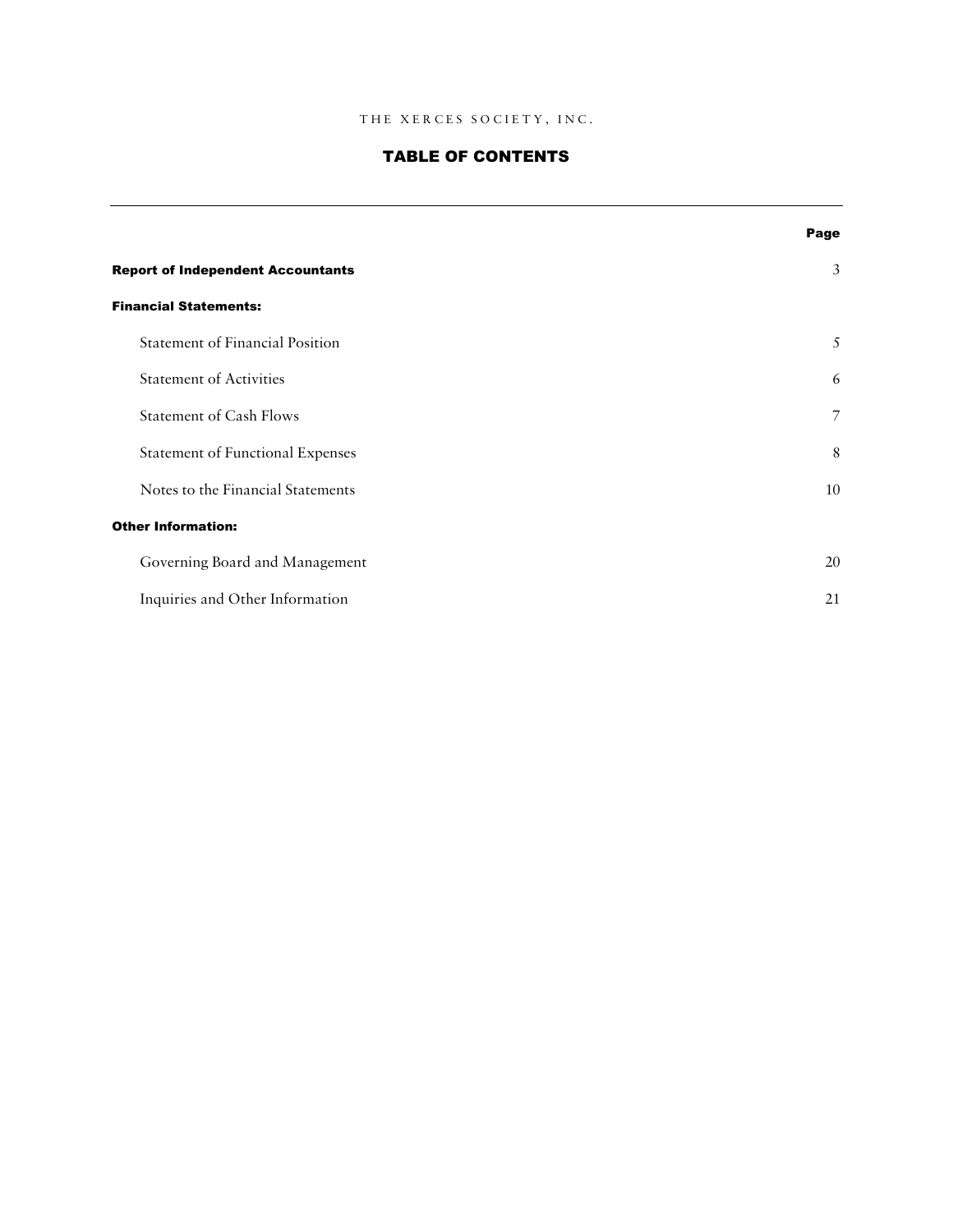

## REPORT OF INDEPENDENT ACCOUNTANTS

*The Board of Directors The Xerces Society, Inc.:* 

### Report on the Financial Statements

We have audited the accompanying financial statements of The Xerces Society, Inc., which comprise the statement of financial position as of December 31, 2020, and the related statements of activities, cash flows, and functional expenses for the year then ended, and the related notes to the financial statements.

### *Management's Responsibility for the Financial Statements*

Management is responsible for the preparation and fair presentation of these financial statements in accordance with accounting principles generally accepted in the United States; this includes the design, implementation, and maintenance of internal control relevant to the preparation and fair presentation of financial statements that are free from material misstatement, whether due to fraud or error.

#### *Auditor's Responsibility*

Our responsibility is to express an opinion on these financial statements based on our audit. We conducted our audit in accordance with auditing standards generally accepted in the United States and the standards applicable to financial audits contained in *Government Auditing Standards*, issued by the Comptroller General of the United States. Those standards require that we plan and perform the audit to obtain reasonable assurance about whether the financial statements are free from material misstatement.

An audit involves performing procedures to obtain audit evidence about the amounts and disclosures in the financial statements. The procedures selected depend on the auditor's judgment, including the assessment of the risks of material misstatement of the financial statements, whether due to fraud or error. In making those risk assessments, the auditor considers internal control relevant to the organization's preparation and fair presentation of the financial statements in order to design audit procedures that are appropriate in the circumstances, but not for the purpose of expressing an opinion on the effectiveness of the organization's internal control. Accordingly, we express no such opinion. An audit also includes evaluating the appropriateness of accounting policies used and the reasonableness of significant accounting estimates made by management, as well as evaluating the overall presentation of the financial statements.

We believe that the audit evidence we have obtained is sufficient and appropriate to provide a basis for our audit opinion.

#### *Opinion*

In our opinion, the financial statements referred to above present fairly, in all material respects, the financial position of The Xerces Society, Inc. as of December 31, 2020, and the changes in its net assets and its cash flows for the year then ended in accordance with accounting principles generally accepted in the United States.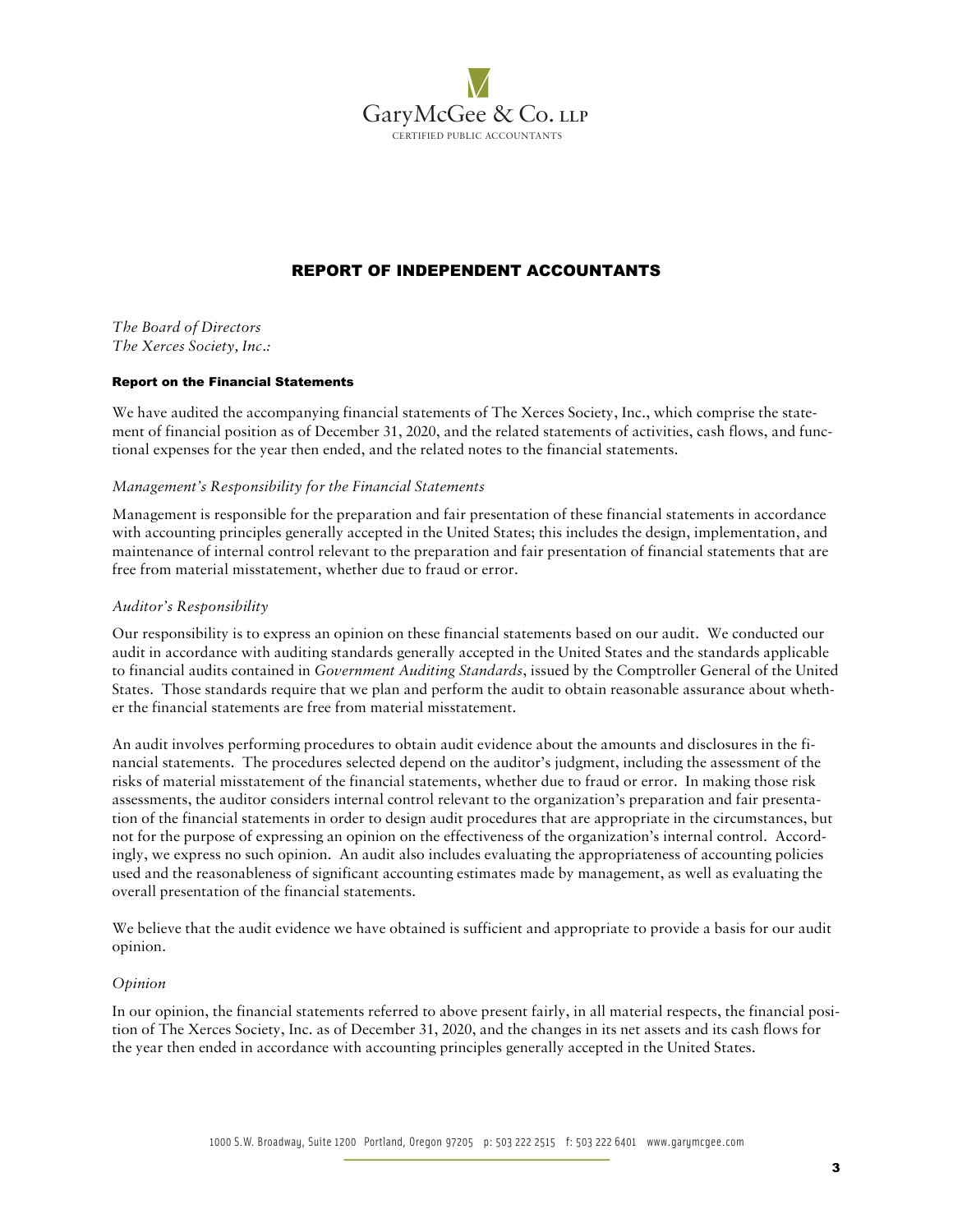## Other Matters

#### *Supplementary Information*

Our audit was conducted for the purpose of forming an opinion on the financial statements as a whole. The schedule of expenditures of federal awards on pages 20 and 21, as required by Title 2, *U.S. Code of Federal Regulations* (CFR), Part 200*, Uniform Administrative Requirements, Cost Principles, and Audit Requirements for Federal Awards,* is presented for purposes of additional analysis and is not a required part of the financial statements. Such information is the responsibility of management and was derived from, and relates directly to, the underlying accounting and other records used to prepare the financial statements. The information has been subjected to the auditing procedures applied in the audit of the financial statements and certain additional procedures, including comparing and reconciling such information directly to the underlying accounting and other records used to prepare the financial statements or to the financial statements themselves, and other additional procedures in accordance with auditing standards generally accepted in the United States. In our opinion, the information is fairly stated, in all material respects, in relation to the financial statements as a whole.

#### *Summarized Comparative Information*

We have previously audited The Xerces Society, Inc.'s 2019 financial statements, and we expressed an unmodified audit opinion on those audited financial statements in our report dated May 28, 2020. In our opinion, the summarized comparative information presented herein as of and for the year ended December 31, 2019 is consistent, in all material respects, with the audited financial statements from which it has been derived.

#### Other Reporting Required by Government Auditing Standards

In accordance with *Government Auditing Standards*, we have also issued our report dated August 19, 2021 on our consideration of The Xerces Society, Inc.'s internal control over financial reporting and on our tests of its compliance with certain provisions of laws, regulations, contracts, and grant agreements and other matters. The purpose of that report is solely to describe the scope of our testing of internal control over financial reporting and compliance and the results of that testing, and not to provide an opinion on the effectiveness of The Xerces Society, Inc.'s internal control over financial reporting or on compliance. That report is an integral part of an audit performed in accordance with *Government Auditing Standards* in considering The Xerces Society, Inc.'s internal control over financial reporting and compliance.

 $\mathcal{S}_n$  N  $\zeta_n$  + co. 4P

August 19, 2021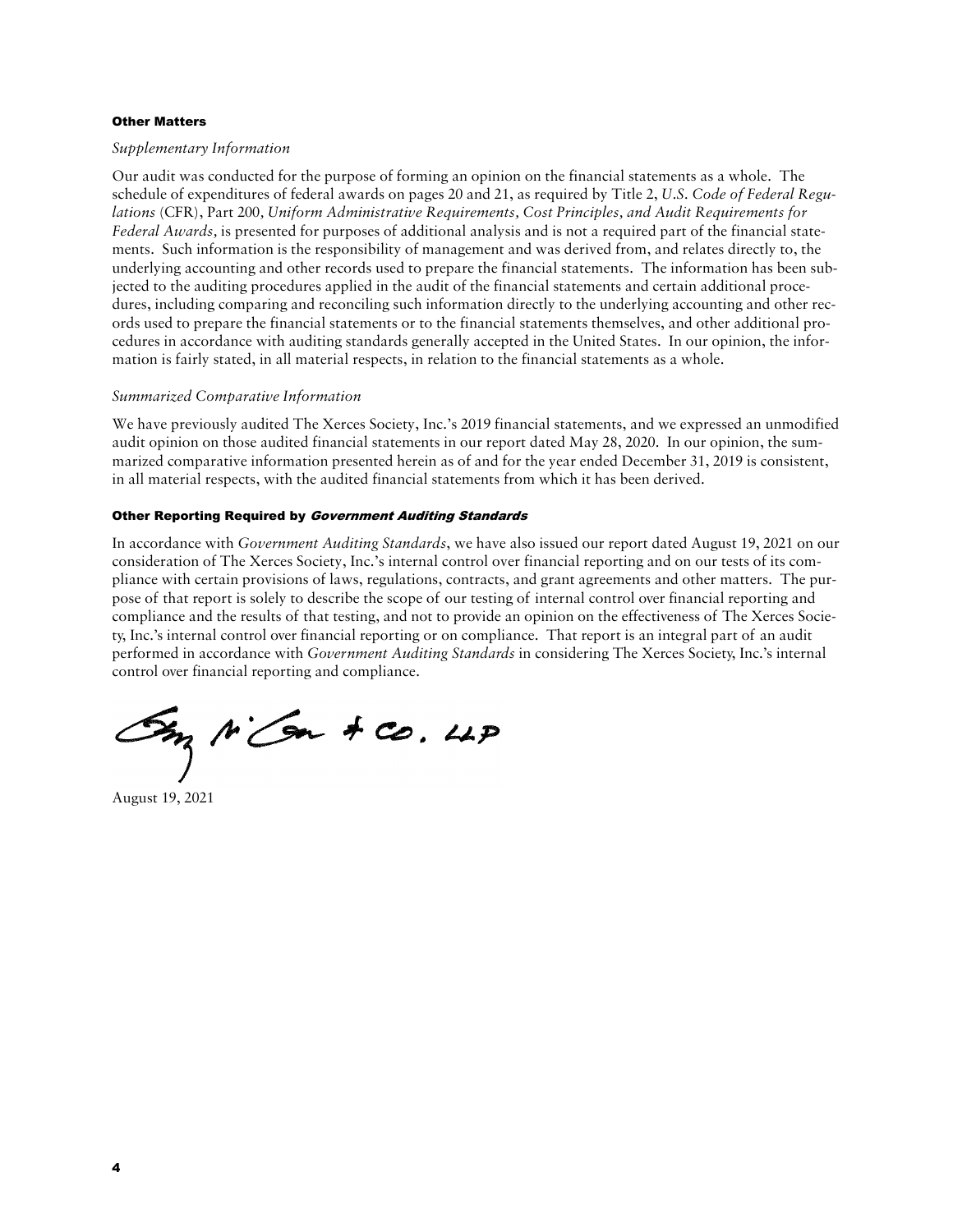## STATEMENT OF FINANCIAL POSITION

D E C E M B E R 3 1 , 2 0 2 0

 $(\hbox{\tt WITH~COMPARATIVE~AMOUNTS~FOR~2019})$ 

|                                                              | 2020         | 2019      |
|--------------------------------------------------------------|--------------|-----------|
| <b>Assets:</b>                                               |              |           |
| Cash and cash equivalents                                    | \$2,825,023  | 1,825,633 |
| Government grants, contracts, and other receivables (note 4) | 627,864      | 723,655   |
| Private grants and contributions receivable (note 5)         | 112,619      | 190,975   |
| Investments (note 6)                                         | 6,642,542    | 5,098,914 |
| Inventories                                                  | 118,795      | 130,535   |
| Prepaid expenses                                             | 71,033       | 43,529    |
| Property and equipment (note 7)                              | 21,386       | 10,364    |
| Total assets                                                 | \$10,419,262 | 8,023,605 |
| <b>Liabilities:</b>                                          |              |           |
| Accounts payable and accrued expenses                        | 80,553       | 49,938    |
| Accrued payroll and related expenses                         | 400,968      | 368,079   |
| Deferred revenue (note 12)                                   | 1,290,355    | 868,631   |
| Note payable (note 8)                                        | 713,211      |           |
| <b>Total</b> liabilities                                     | 2,485,087    | 1,286,648 |
| <b>Net assets:</b>                                           |              |           |
| Without donor restrictions:                                  |              |           |
| Available for programs and general operations                | 5,876,540    | 4,678,357 |
| Board-designated reserve (note 9)                            | 281,741      | 253,487   |
| Net investment in capital assets                             | 21,386       | 10,364    |
| Total without donor restrictions                             | 6,179,667    | 4,942,208 |
| With donor restrictions (note 10)                            | 1,754,508    | 1,794,749 |
| Total net assets                                             | 7,934,175    | 6,736,957 |
| Commitments and contingencies (notes 4, 5, 14, 15, and 19)   |              |           |
| Total liabilities and net assets                             | \$10,419,262 | 8,023,605 |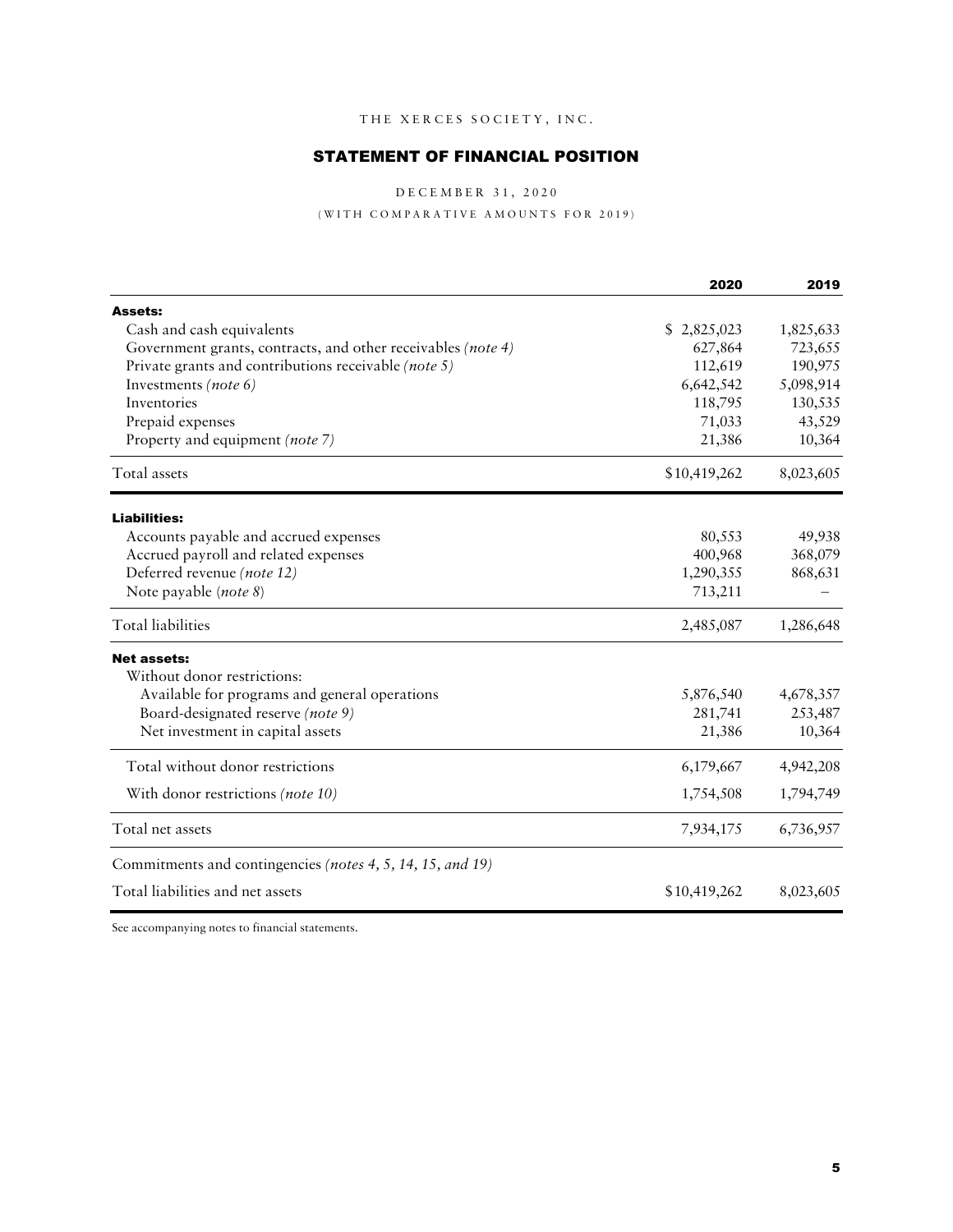## STATEMENT OF ACTIVITIES

YEAR ENDED DECEMBER 31, 2020

 $(\,\mathop{\mathtt{WITH}}\, \mathop{\mathtt{COMPARATIVE}}\, \mathop{\mathtt{TOTALS}}\, \mathop{\mathtt{FOR}}\, \mathop{\mathtt{2019}}\,)$ 

|                                            | <b>Without donor</b><br>restrictions | <b>With donor</b><br>restrictions | <b>Total</b> | 2019      |
|--------------------------------------------|--------------------------------------|-----------------------------------|--------------|-----------|
| Revenues, gains, and other support:        |                                      |                                   |              |           |
| Private grants and contributions           | \$2,554,460                          | 1,315,046                         | 3,869,506    | 4,115,523 |
| Government grants and contracts            |                                      | 1,342,418                         | 1,342,418    | 1,304,459 |
| Program revenue                            | 757,473                              |                                   | 757,473      | 779,011   |
| Interest income                            | 1,063                                |                                   | 1,063        | 2,471     |
| Investment return, net ( <i>note</i> $6$ ) | 128,075                              | 11,210                            | 139,285      | 177,508   |
| Other income                               | 57,045                               |                                   | 57,045       |           |
| Total revenues and gains                   | 3,498,116                            | 2,668,674                         | 6,166,790    | 6,378,972 |
| Net assets released from restrictions and  |                                      |                                   |              |           |
| other reclassifications (note 11)          | 2,708,915                            | (2,708,915)                       |              |           |
| Total revenues, gains, and other support   | 6,207,031                            | (40,241)                          | 6,166,790    | 6,378,972 |
| <b>Expenses</b> (note $13$ ):              |                                      |                                   |              |           |
| Program services                           | 3,781,366                            |                                   | 3,781,366    | 3,852,715 |
| Management and general                     | 448,810                              |                                   | 448,810      | 403,420   |
| Fundraising                                | 739,396                              |                                   | 739,396      | 747,572   |
| Total expenses                             | 4,969,572                            |                                   | 4,969,572    | 5,003,707 |
| Increase (decrease) in net assets          | 1,237,459                            | (40,241)                          | 1, 197, 218  | 1,375,265 |
| Net assets at beginning of year            | 4,942,208                            | 1,794,749                         | 6,736,957    | 5,361,692 |
| Net assets at end of year                  | \$6,179,667                          | 1,754,508                         | 7,934,175    | 6,736,957 |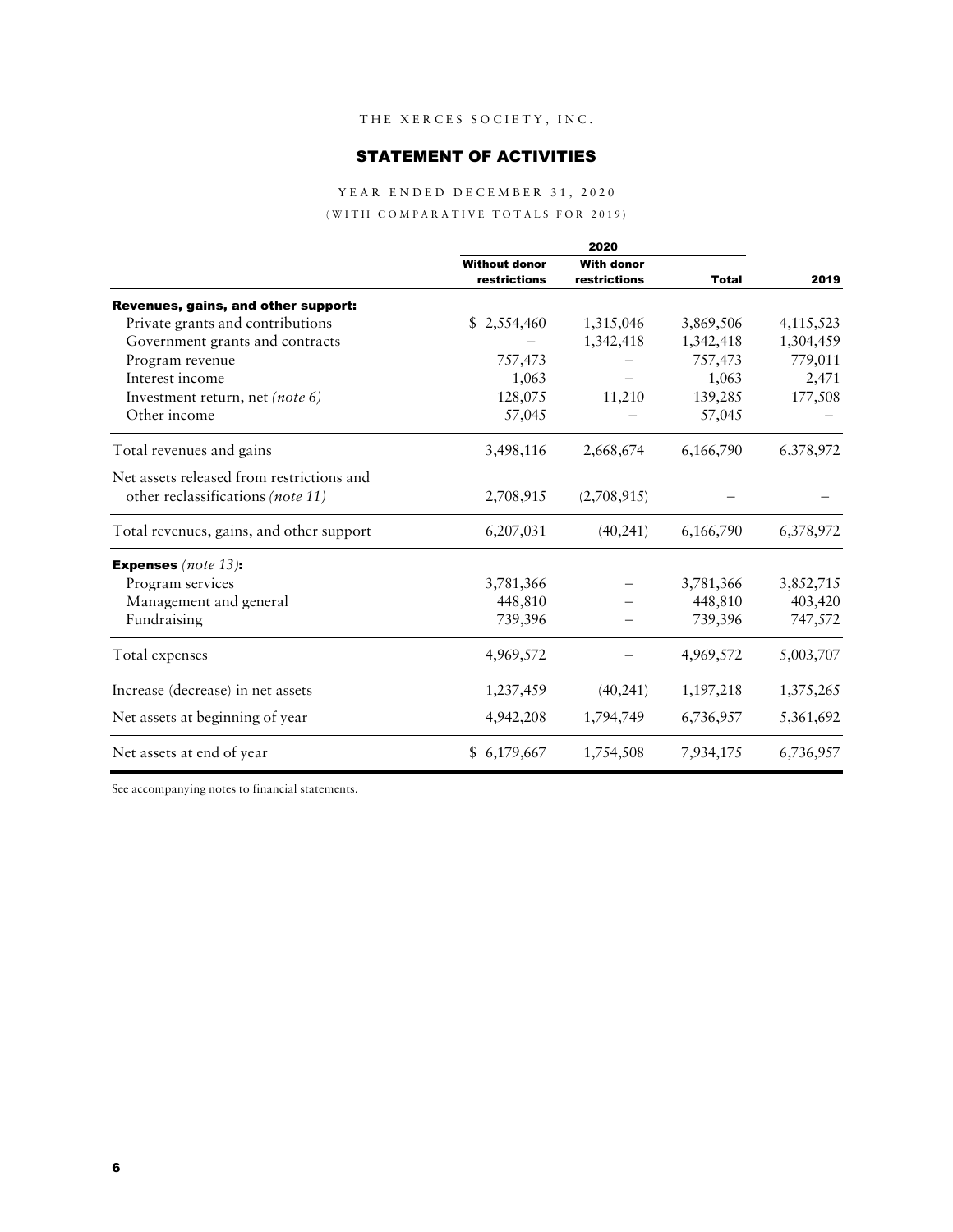## STATEMENT OF CASH FLOWS

YEAR ENDED DECEMBER 31, 2020

 $(WITH COMPARATIVE TOTALS FOR 2019)$ 

|                                                    | 2020          | 2019        |
|----------------------------------------------------|---------------|-------------|
| <b>Cash flows from operating activities:</b>       |               |             |
| Cash received from grants, contributions,          |               |             |
| contracts, and other sources                       | \$6,622,313   | 6,274,013   |
| Cash received for dividends and interest           | 102,970       | 112,051     |
| Cash paid to grantees                              | (38,752)      | (7,500)     |
| Cash paid to employees, suppliers, and contractors | (4,878,644)   | (5,045,998) |
| Net cash provided by operating activities          | 1,807,887     | 1,332,566   |
| <b>Cash flows from investing activities:</b>       |               |             |
| Purchase of investments                            | (7, 412, 076) | (5,351,433) |
| Proceeds from sale or maturity of investments      | 5,913,651     | 4,101,541   |
| Reinvestment of dividend and interest income       | (7,825)       | (7,707)     |
| Capital expenditures                               | (15, 458)     |             |
| Net cash used in investing activities              | (1,521,708)   | (1,257,599) |
| <b>Cash flows from financing activities:</b>       |               |             |
| Proceeds from issuance of debt                     | 713,211       |             |
| Net cash provided by financing activities          | 713,211       |             |
| Net increase in cash and cash equivalents          | 999,390       | 74,967      |
| Cash and cash equivalents at beginning of year     | 1,825,633     | 1,750,666   |
| Cash and cash equivalents at end of year           | \$2,825,023   | 1,825,633   |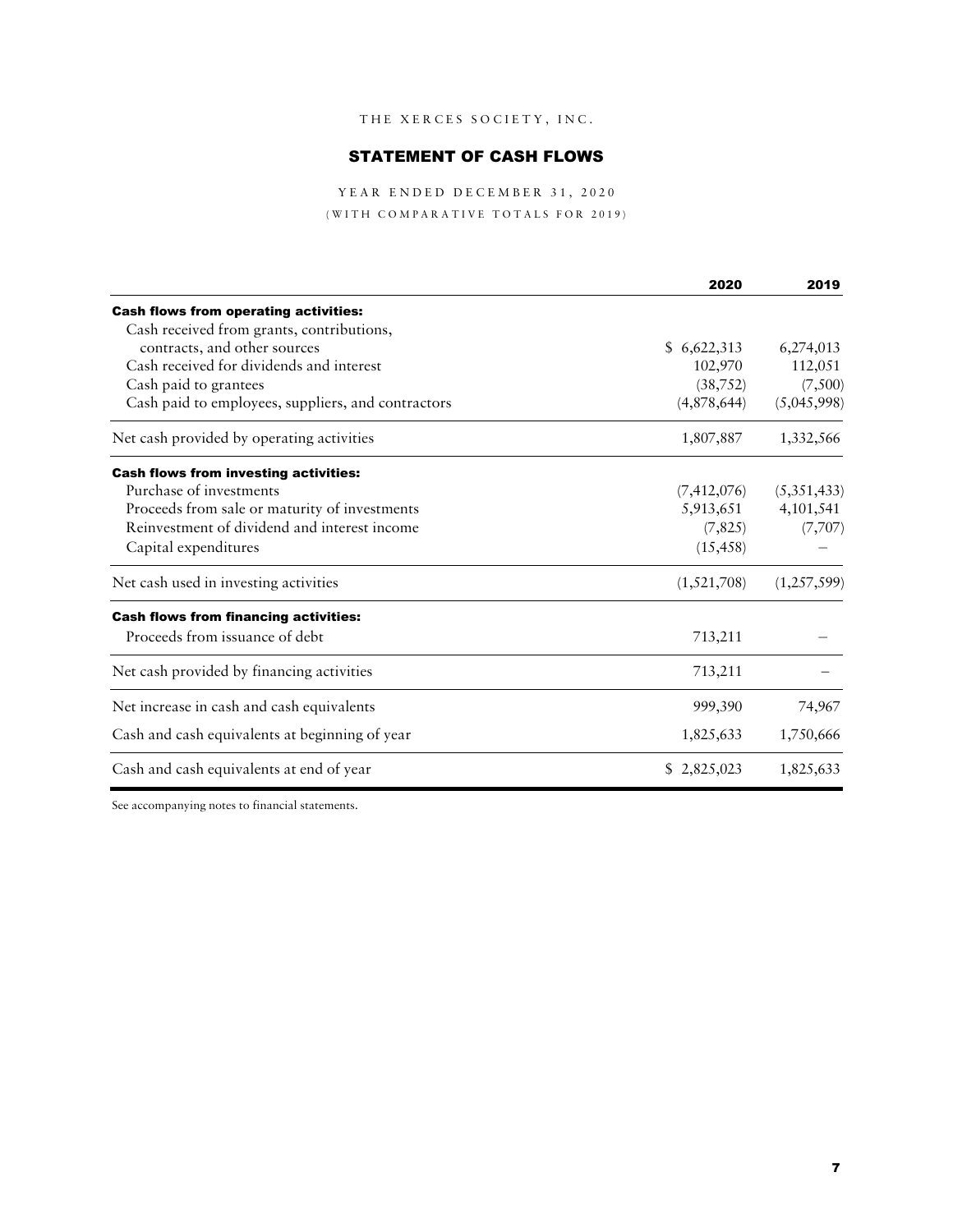#### STATEMENT OF FUNCTIONAL EXPENSES

YEAR ENDED DECEMBER 31, 2020 (WITH COMPARATIVE TOTALS FOR 2019)

|                                           |                                         |                          |                          |                          | 2020                            |                          |                           |                          |                              |                 |           |           |
|-------------------------------------------|-----------------------------------------|--------------------------|--------------------------|--------------------------|---------------------------------|--------------------------|---------------------------|--------------------------|------------------------------|-----------------|-----------|-----------|
|                                           |                                         | Endangered               | <b>Program services</b>  |                          |                                 |                          |                           |                          | <b>Supporting services</b>   |                 |           |           |
|                                           | Pollinator<br>conservation conservation | species                  | Community<br>engagement  | <b>Pesticide</b>         | Other<br>reduction conservation | Total                    | Management<br>and general |                          | Fundraising Shared costs     | Total           | Total     | 2019      |
| Salaries and related expenses             | \$1,635,639                             | 751,459                  | 222,402                  | 191,718                  | 155,578                         | 2,956,796                | 293,971                   | 383,191                  | 383,991                      | 1,061,153       | 4,017,949 | 3,805,129 |
| Contract services and subrecipient awards | 7,310                                   | 53,405                   | $\qquad \qquad -$        | -                        | $\overline{\phantom{0}}$        | 60,715                   | $\qquad \qquad -$         | 1,200                    | $\overline{\phantom{a}}$     | 1,200           | 61,915    | 60,880    |
| Professional services                     | 4,995                                   | $\qquad \qquad -$        | 1,684                    | $\overline{\phantom{a}}$ | $\qquad \qquad \blacksquare$    | 6,679                    | 77,206                    | 77,939                   | 4,886                        | 160,031         | 166,710   | 183,441   |
| Telephone                                 | 8,014                                   | 4,257                    | 353                      | 2,339                    | $\qquad \qquad -$               | 14,963                   | $\qquad \qquad$           | -                        | 12,956                       | 12,956          | 27,919    | 31,188    |
| Insurance                                 | -                                       | $\qquad \qquad$          | $-$                      | $\overline{\phantom{a}}$ | $\qquad \qquad$                 | $\overline{\phantom{m}}$ | 14,979                    | $\overline{\phantom{0}}$ | $\overline{\phantom{a}}$     | 14,979          | 14,979    | 16,505    |
| Rent and utilities                        | $\overline{\phantom{0}}$                | $\overline{\phantom{0}}$ | $\overline{\phantom{0}}$ | $\overline{\phantom{a}}$ | $\overline{\phantom{0}}$        | $\qquad \qquad -$        | $-$                       | -                        | 103,562                      | 103,562         | 103,562   | 100,621   |
| Bank fees                                 | $\overline{\phantom{0}}$                | 274                      | 565                      | $\overline{\phantom{a}}$ | 80                              | 919                      | 196                       | 30,275                   | $\overline{\phantom{a}}$     | 30,471          | 31,390    | 24,516    |
| Equipment and maintenance                 | 3,197                                   | 885                      | 3,220                    | $\hspace{1.0cm} \bar{}$  | 148                             | 7,450                    | 5,675                     | 5,347                    | 68,626                       | 79,648          | 87,098    | 81,975    |
| Postage                                   | 1,482                                   | 375                      | 426                      | $\overline{\phantom{a}}$ | 515                             | 2,798                    | 175                       | 63,147                   | 2,795                        | 66,117          | 68,915    | 79,871    |
| Supplies                                  | 92,274                                  | 32,628                   | 2,996                    | 29                       | 8,046                           | 135,973                  | 300                       | 1,421                    | 3,846                        | 5,567           | 141,540   | 162,932   |
| Travel                                    | 35,160                                  | 23,096                   | 2,390                    | 521                      | 579                             | 61,746                   | 849                       | $\overline{\phantom{0}}$ | $\overline{\phantom{0}}$     | 849             | 62,595    | 212,729   |
| Publication design and printing           | 10,067                                  | 7,450                    | 4,813                    | $\overline{\phantom{m}}$ | 11,365                          | 33,695                   | 172                       | 80,513                   | 682                          | 81,367          | 115,062   | 189,254   |
| Dues and fees                             | 9,467                                   | 1,953                    | 70                       | $\overline{\phantom{a}}$ | 1,423                           | 12,913                   | 1,499                     | 8,097                    | 4,049                        | 13,645          | 26,558    | 37,693    |
| Mailing list rental                       |                                         | -                        | -                        | $\overline{\phantom{a}}$ | -                               | $\qquad \qquad -$        | $\qquad \qquad -$         | 192                      | $\qquad \qquad \blacksquare$ | 192             | 192       | 5,498     |
| Grants and awards                         | -                                       | 25,000                   | -                        | $\hspace{1.0cm} \bar{}$  | 13,752                          | 38,752                   | $\overline{\phantom{0}}$  | $-$                      | $\overline{\phantom{0}}$     | $\qquad \qquad$ | 38,752    | 7,500     |
| Depreciation                              | -                                       |                          |                          |                          | -                               |                          | -                         | -                        | 4,436                        | 4,436           | 4,436     | 3,975     |
| Total expenses before                     |                                         |                          |                          |                          |                                 |                          |                           |                          |                              |                 |           |           |
| allocation of shared costs                | 1,807,605                               | 900,782                  | 238,919                  | 194,607                  | 191,486                         | 3,333,399                | 395,022                   | 651,322                  | 589,829                      | 1,636,173       | 4,969,572 | 5,003,707 |
| Allocation of shared costs                | 244,981                                 | 119,464                  | 32,725                   | 26,143                   | 24,654                          | 447,967                  | 53,788                    | 88,074                   | (589, 829)                   | (447, 967)      |           |           |
| Total expenses                            | 2,052,586<br>S.                         | 1,020,246                | 271,644                  | 220,750                  | 216,140                         | 3,781,366                | 448,810                   | 739,396                  | $\overline{\phantom{m}}$     | 1,188,206       | 4,969,572 | 5,003,707 |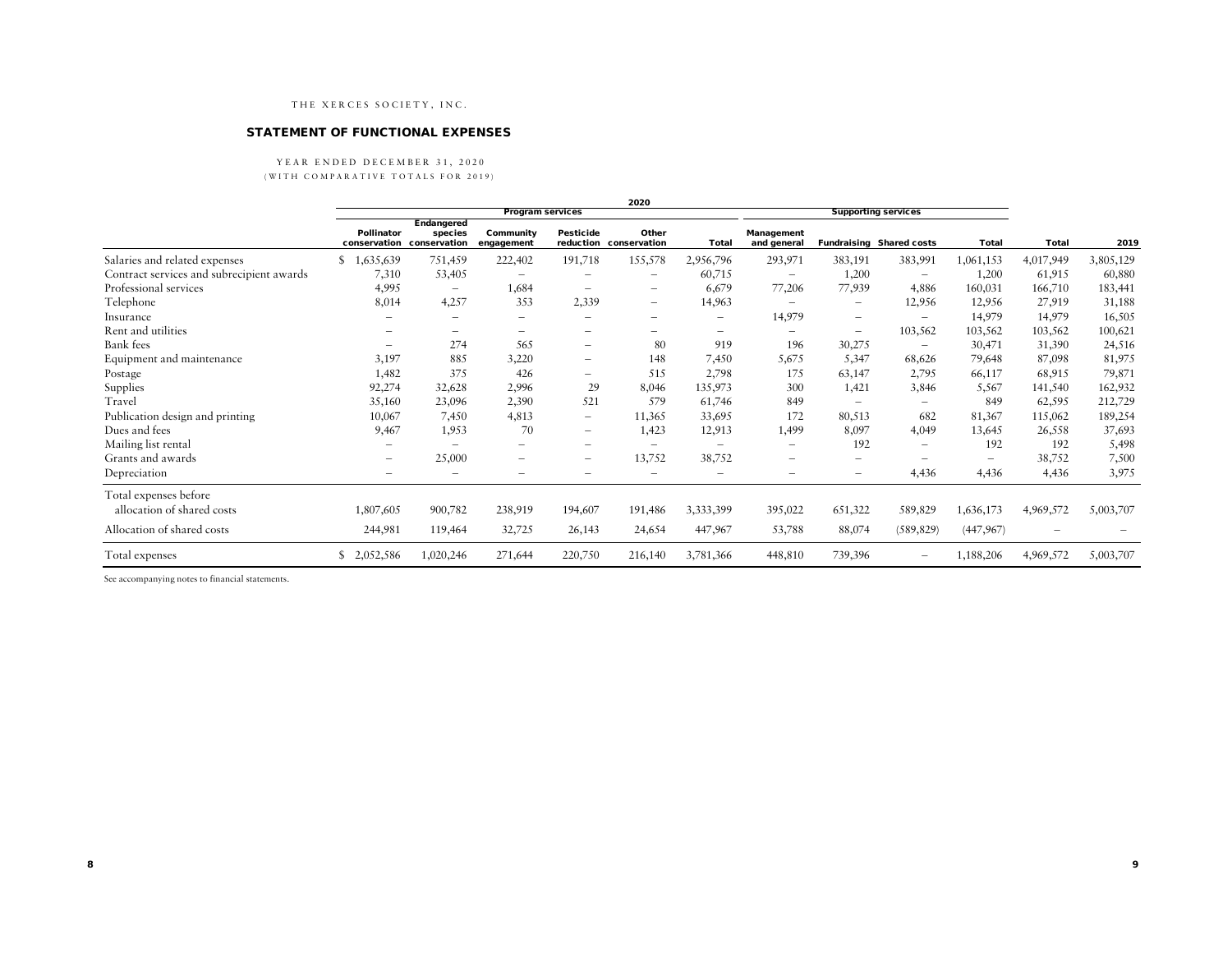### NOTES TO FINANCIAL STATEMENTS

YEAR ENDED DECEMBER 31, 2020

### 1. Organization

The Xerces Society, Inc. is a nonprofit organization, founded in 1971, that protects the natural world by conserving invertebrates and their habitat. Named after the extinct Xerces blue butterfly, *Glaucopsyche xerces*, The Xerces Society, Inc. ("Xerces") advocates for invertebrates and their habitats by working with diverse partners that include scientists, land managers, educators, policymakers, farmers, and communities. Its core programs focus on native pollinators, endangered species, pesticide reduction, and community engagement. Within all these programs, Xerces focuses on advancing climate-resilient habitat for invertebrates and seeks to establish and maintain a diverse and inclusive community that collectively supports Xerces' mission. Xerces' work has led to the restoration and protection of millions of acres of habitat for invertebrates. Funding comes from membership donations, government grants and contracts, corporate support, foundation grants, and other program revenue.

#### 2. Program Services

During the year ended December 31, 2020, Xerces incurred program service expenses in the following major categories:

Pollinator Conservation - Xerces' Pollinator Conservation program works across the United States to educate farmers, land managers, and the public about the importance of pollinators and other beneficial insects, and to establish habitat protection and management as keys to their conservation. As a leading voice in pollinator conservation, Xerces promotes practical solutions that address the root causes of pollinator declines: habitat loss, pesticide use, unsustainable farming practices, disease, and climate change. It directly reaches agricultural professionals and farmers as well as other land managers through trainings, workshops, and other outreach events. In addition, Xerces manages the only third-party certified pollinator conservation program to help farmers to

protect and restore habitat for pollinators. As a result of Xerces' work, native pollinators are now a key priority for agricultural conservation programs across the United States, and over a million of acres of habitat improvements have been made for these vital insects.

Endangered Species Conservation – To conserve and restore the diversity of life on earth, Xerces' Endangered Species Conservation program engages in education, research, community science, conservation planning, and advocacy to protect at-risk species and their habitats. The program collaborates with scientists and land managers to raise awareness about the plight of invertebrates and to gain protection for the most vulnerable species before they decline to a level at which recovery is impossible. It also works with federal, state, and local agencies to promote climate-resilient restoration and best practices for habitat management. Its current work includes efforts to protect bumble bees, monarchs and other butterflies, freshwater mussels, fireflies, snails, and other invertebrates. Through community science projects, which include Bumble Bee Watch, the Western Monarch Counts, and the Western Monarch Milkweed Mapper, Xerces engages thousands of individuals who gather data to inform conservation efforts.

Community Engagement – The Community Engagement program provides resources on invertebrate conservation to all age groups. It provides expertise on habitat for pollinators and other invertebrates to community and school gardens, cities, and college campuses, and it offers conservation workshops for urban and suburban audiences, reaching hundreds of thousands of people each year. By engaging volunteers, or Xerces Ambassadors, Xerces educates and inspires individuals and communities to take action to conserve invertebrates.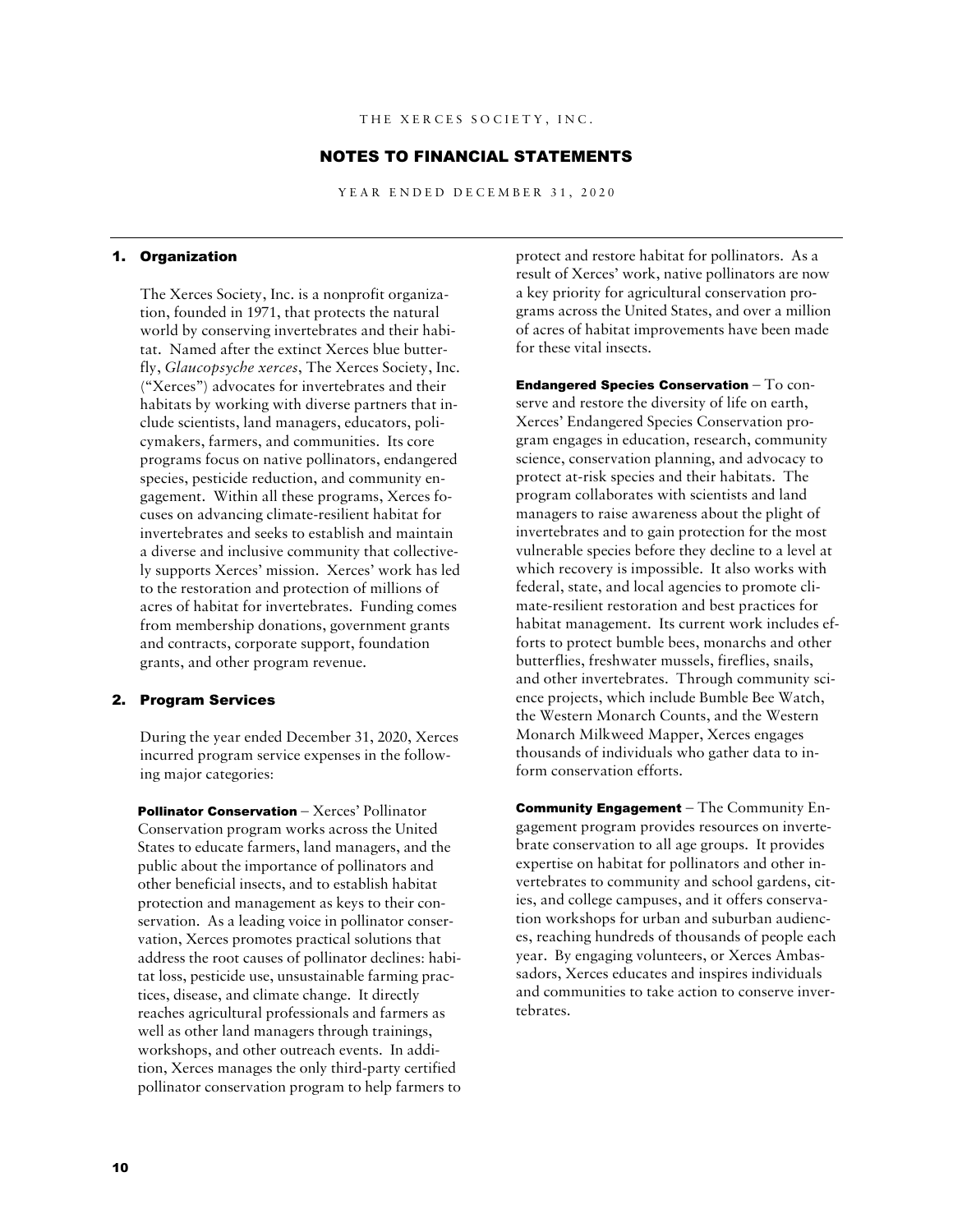Pesticide Reduction - Xerces' Pesticide Reduction program reduces reliance on pesticides by supporting the diverse natural systems that reduce pest problems. It provides scientific resources for farmers, backyard gardeners, urban foresters, agency staff, and policy makers so that they can make informed decisions about pesticide use and regulation. By providing on-the-ground technical support, Xerces increases the adoption of ecologically sound pest management practices everywhere.

**Other Conservation** – Xerces undertakes a variety of other conservation activities to raise awareness and appreciation of the valuable role of invertebrates, and their role in protecting the natural world. These include the publication of its magazine *Wings: Essays on Invertebrate Conservation*, which features the work of renowned wildlife photographers, scientists, and conservationists. Xerces also provides dozens of publications for free download through its website, including guidelines to help farmers and gardeners conserve pollinators, guides to identifying endangered bumble bees, tools for monitoring stream health using aquatic insects, and many more. Another aspect of this program is the Joan M. DeWind award, which is open to graduate and undergraduate students. Each year, chosen applicants receive financial support from Xerces for Lepidoptera research and conservation projects.

### 3. Summary of Significant Accounting Policies

The significant accounting policies followed by Xerces are described below to enhance the usefulness of the financial statements to the reader.

**Basis of Accounting**  $-$  The accompanying financial statements have been prepared on the accrual basis of accounting in accordance with generally accepted accounting principles and the principles of fund accounting. Fund accounting is the procedure by which resources for various purposes are classified for accounting purposes in accordance with activities or objectives specified by donors.

**Basis of Presentation**  $-$  Net assets, revenues, gains and losses are presented based on the existence or absence of donor-imposed restrictions. Accordingly, the net assets of Xerces and changes therein are classified and reported as follows:

- *Net assets without donor restrictions*  Net assets available for use in general operations and not subject to donor-imposed stipulations. From time to time, the Xerces Board of Directors may designate a portion of these net assets for particular purposes and objectives.
- *Net assets with donor restrictions* Net assets subject to donor-imposed stipulations that will be met either by actions of Xerces and/or the passage of time. These balances represent the unexpended portion of donor-restricted contributions and investment return to be used for specific programs and activities as directed by the donor.

Expenses are reported as decreases in net assets without donor restrictions. Gains and losses on investments and other assets or liabilities are reported as increases or decreases in net assets without donor restrictions unless their use is restricted by explicit donor stipulation or by law. Expirations of donor-imposed restrictions on net assets (i.e., the donor-stipulated purpose has been fulfilled and/or the stipulated time period has elapsed) are reported as net assets released from restrictions.

Use of Estimates – The preparation of financial statements in conformity with generally accepted accounting principles requires that management make estimates and assumptions that affect the reported amounts of assets and liabilities, the disclosure of contingent assets and liabilities at the date of the financial statements, and the reported amounts of revenues and expenses during the reporting period. Actual results could differ from those estimates. In the opinion of management, such differences, if any, would not be significant.

**Cash Equivalents**  $-$  For purposes of the financial statements, Xerces considers all liquid investments having initial maturities of three months or less to be cash equivalents.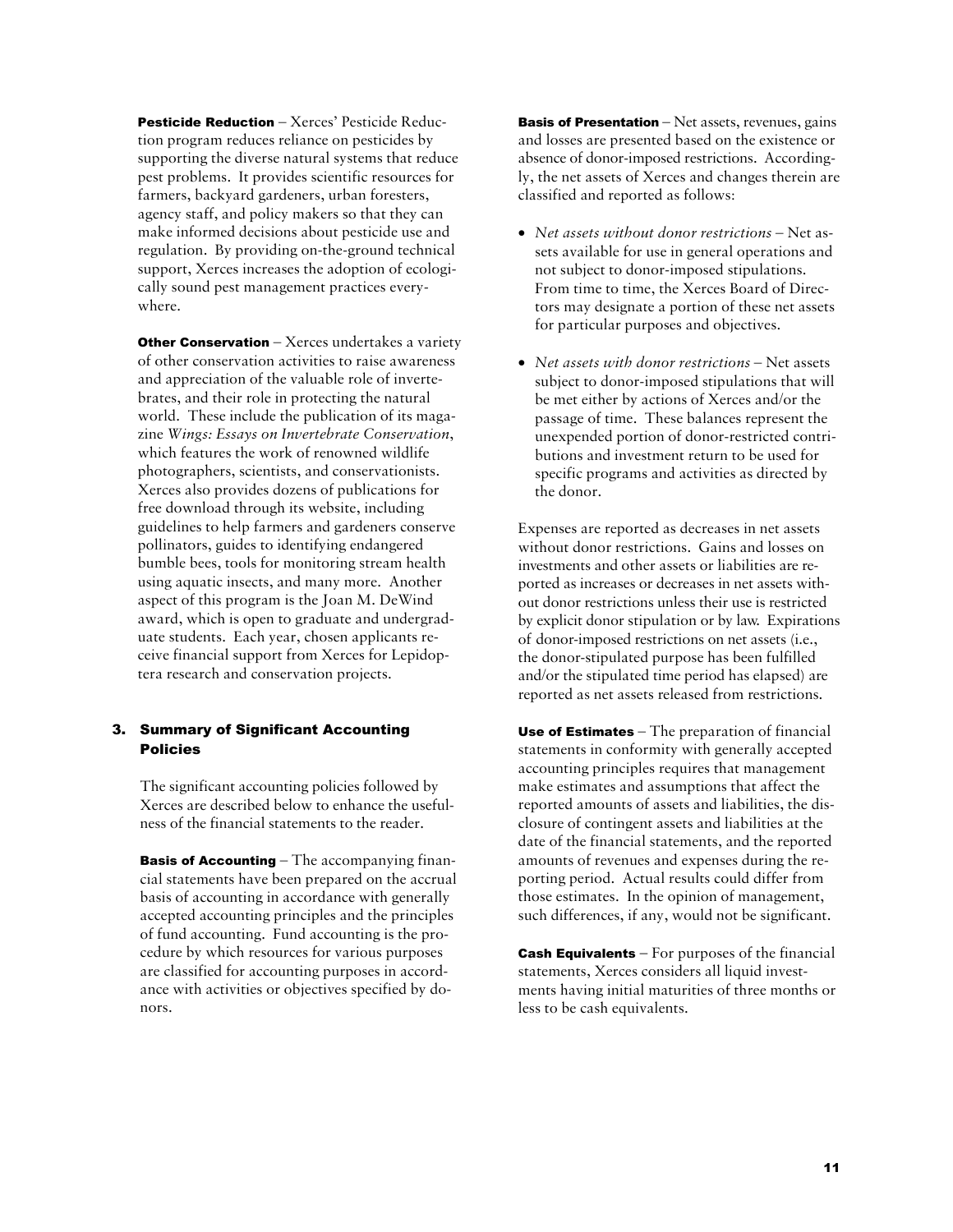Investments – Investments in marketable securities with readily determinable fair values and all investments in debt securities are carried at their fair value in the statement of financial position. Whenever available, quotations from organized securities exchanges are used as the basis for fair value. For investments not traded on organized exchanges, fair value estimates are provided by investment managers.

Net investment return, which includes both current yield (interest and dividend income) and net appreciation (decline) in the fair value of investments (both the realized gains or losses and the unrealized appreciation (decline) of those investments), is reported in the statement of activities, net of investment expenses. Interest income is accrued as earned. All security transactions are recorded on a trade date basis.

Xerces has some exposure to investment risks, including interest rate, market, and credit risks, for both marketable and non-marketable securities. Due to the level of risk exposure, it is possible that near-term valuation changes for investment securities may occur to an extent that could materially affect the amounts reported in the accompanying financial statements.

**Inventories** – Inventories, which consist primarily of publications and other literature held for sale and for use in Xerces' educational programs, are carried at the lower of cost or fair value. Cost is determined using the first-in, first-out method.

Capital Assets and Depreciation – Property and equipment are carried at cost, and initially at fair value when acquired by gift. Xerces capitalizes depreciable assets with a value of \$5,000 or more that have a useful life of five years or more. Depreciation and amortization are provided on a straight-line basis over the estimated useful lives of the respective assets, which is generally five years.

Revenue Recognition – With regard to revenues, Xerces evaluates whether each transfer of assets is (1) an exchange (reciprocal) transaction in which a resource provider receives commensurate value in return for the assets transferred, or (2) a nonreciprocal transfer (a contribution or a grant), where no value is exchanged.

 *Exchange Transactions* – If the transfer of assets is determined to be an exchange transaction, Xerces recognizes revenue when or as it satisfies the required performance obligations and transfers the promised good or service to a customer, and when the customer obtains control of that good or service.

Xerces' exchange transactions include revenues from service fees, workshop registrations, and royalties. These revenues are generally recognized over time as deliverables are met (e.g. as work is performed) or at the time of service delivery.

- *Contributions and Grants* If the transfer of assets is determined to be a contribution, Xerces evaluates whether the contribution is conditional based upon whether the agreement includes both (1) a barrier that must be overcome to be entitled to the funds and (2) either a right of return of assets transferred or a right of release of a promisor's obligation to transfer assets.
- *Governmental Support* Activities funded by governments are often carried out for the benefit of the general public, rather than to obtain goods or services for the government's own use or proprietary benefit. Accordingly, if the primary beneficiary of the activity is the general public rather than the government itself, the transaction is treated as nonreciprocal (i.e., a contribution). Government grants and contracts may include government funds passedthrough colleges, universities, or other entities.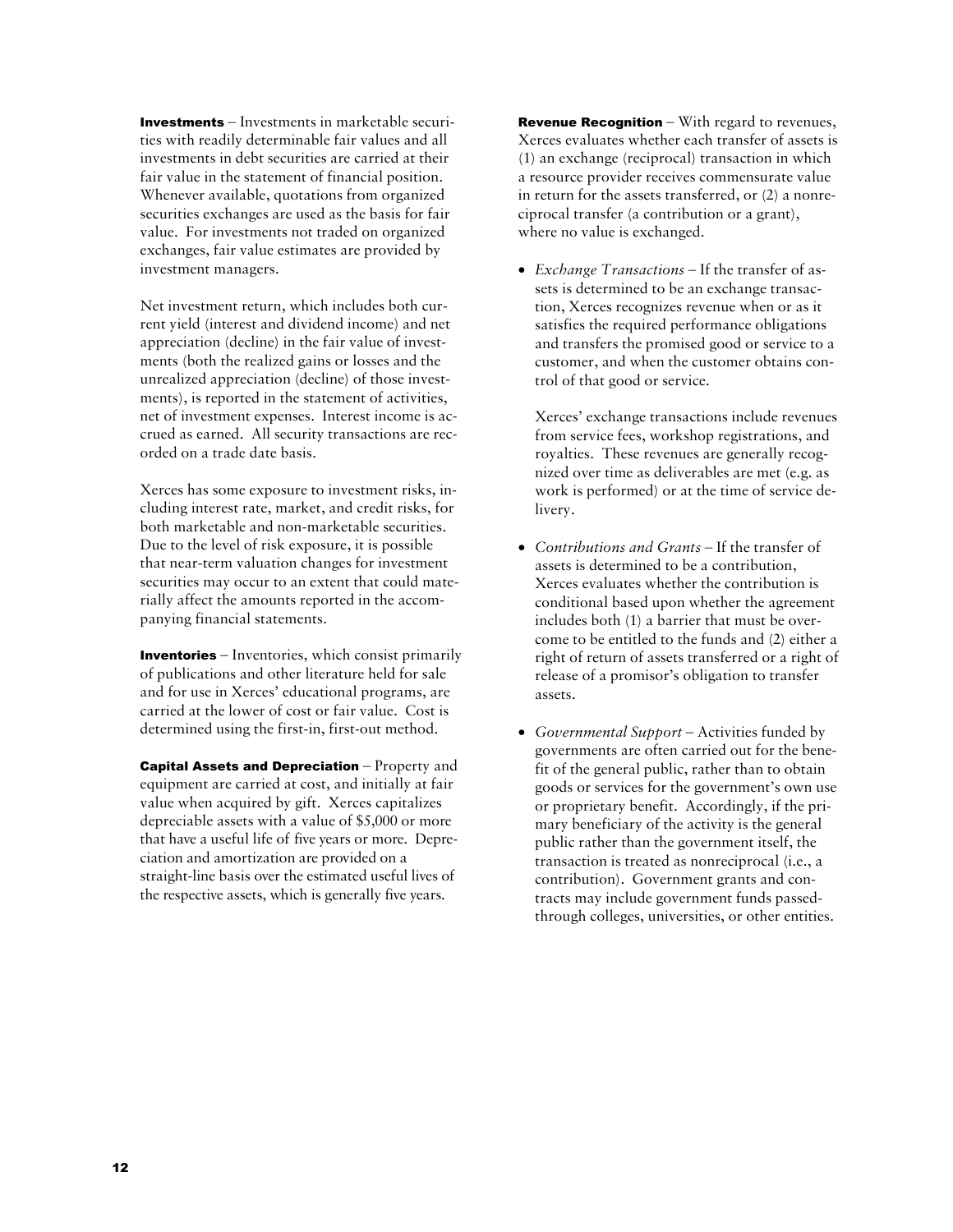Contributions – Contributions, which include unconditional promises to give (pledges), are recognized as revenues in the period the donor's commitment is received. Conditional promises to give are not recognized until they become unconditional, that is when the conditions on which they depend are substantially met. Contributions of assets other than cash are recorded at their estimated fair value.

Contributions and grants received with donor stipulations that limit the use of the donated assets are reported as net assets with donor restrictions.

Unconditional promises to give with payments due in future periods are recorded as increases in net assets with donor restrictions at the estimated present value of future cash flows using credit adjusted discount rates which articulate to the collection period of the respective pledge. Such discount rates are not subsequently revised. Amortization of the discount is recorded as additional contribution revenue in subsequent years in the appropriate net asset class.

Unconditional contributions and grants receivable are reported net of an allowance for estimated uncollectible promises. Promises to give are written off when deemed uncollectible.

When a donor restriction expires, that is, when a time restriction ends or a purpose restriction is fulfilled, net assets with donor restrictions are reclassified to net assets without donor restrictions and reported in the statement of activities as net assets released from restrictions.

Contributions of capital assets without donor stipulations concerning the use of such long-lived assets are reported as revenues of the net assets without donor restrictions class. Contributions of cash or other assets to be used to acquire capital assets with such donor stipulations are reported as net assets with donor restrictions; the restrictions are considered to be released at the time of acquisition of such long-lived assets.

In-Kind Contributions – A number of unpaid volunteers have made significant contributions of their time to develop and implement Xerces' programs. Under generally accepted accounting principles, significant services received which create or enhance a non-financial asset or require specialized skills that Xerces would have purchased if not donated are recognized in the statement of activities. During the year ended December 31, 2020, no contributed services were recorded.

In-kind contributions of land, buildings, equipment, and other materials are recorded where there is an objective basis upon which to value these contributions and where the contributions are an essential part of Xerces' activities. During the year ended December 31, 2020, no contributed land, buildings, equipment, or other materials were recorded.

Advertising Expenses – Advertising and marketing costs, representing primarily costs incurred to expand the region's awareness of Xerces' programs and activities, are charged to expense as they are incurred.

**Grants**  $-$  Grants are accrued when awarded by Xerces and unconditional. Grants are provided from available resources and in accordance with restrictions imposed by donors.

**Concentrations of Credit Risk**  $-$  Xerces' financial instruments consist primarily of cash, cash equivalents, brokered certificates of deposit, Treasury Bills, mutual funds, and common stock, which may subject Xerces to concentrations of credit risk as, from time to time, for example, cash balances may exceed amounts insured by the Federal Deposit Insurance Corporation ("FDIC"). All interest-bearing checking and savings accounts, money market deposit accounts, and certificates of deposit are insured by the FDIC for up to \$250,000 per depositor, per insured bank, for each account ownership category. At December 31, 2020, Xerces held \$856,946 in excess of FDIC insurance. In addition, the market value of securities is dependent on the ability of the issuer to honor its contractual commitments, and the investments are subject to changes in market values.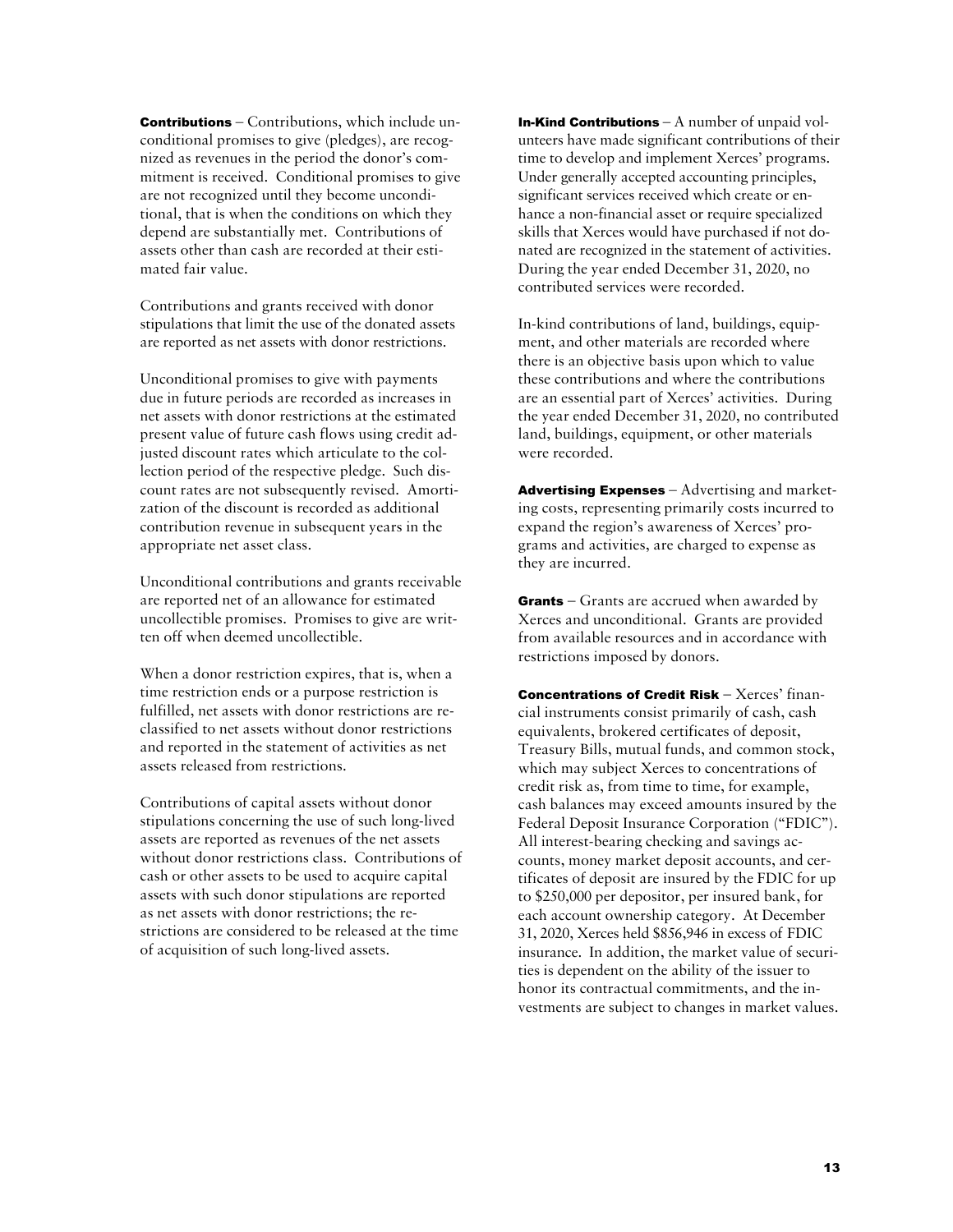Certain receivables may also, from time to time, subject Xerces to concentrations of credit risk. To minimize its exposure to significant losses from customer or donor insolvencies, Xerces' management evaluates the financial condition of its customers and donors, and monitors concentrations of credit risk arising from similar geographic regions, activities, or economic characteristics. When necessary, receivables are reported net of an allowance for uncollectible accounts.

Income Taxes – Xerces is exempt from federal and state income taxes under Section  $501(c)(3)$  of the Internal Revenue Code and comparable state law, and derives its public charity status as an organization described in Sections  $170(b)(1)(A)(vi)$ and 509(a)(1) of the Internal Revenue Code.

Subsequent Events - Subsequent events have been evaluated by management through August 19, 2021, which is the date the financial statements were available to be issued.

Summarized Financial Information for 2019 – The accompanying financial information as of and for the year ended December 31, 2019 is presented for comparative purposes only and is not intended to represent a complete financial statement presentation.

**Other Significant Accounting Policies** – Other significant accounting policies are set forth in the financial statements and the following notes.

## 4. Government Grants, Contracts, and Other Receivables

Government grants, contracts, and other receivables are summarized as follows at December 31, 2020:

| Unconditional government grants |         |
|---------------------------------|---------|
| receivable, expected to be      |         |
| collected in less than one year | 541,465 |
| Program service fees            |         |
| receivable (note 12)            | 82,034  |
| Other receivables               | 4,365   |
|                                 | 627,864 |

### *Conditional Grants*

As of December 31, 2020, Xerces had been awarded governmental grants and contracts totaling \$2,683,151, of which receipt is conditioned upon the incurrence of certain allowable costs or other matching requirements. These funds have not been included in the accompanying financial statements because the associated conditions had not been satisfied as of December 31, 2020.

## 5. Private Grants and Contributions Receivable

Private grants and contributions receivable totaled \$112,619 at December 31, 2020, representing unconditional promises expected to be collected in less than one year.

### *Conditional Grants*

As of December 31, 2020, Xerces had been awarded private grants totaling \$97,264, of which receipt is conditioned upon the successful review and approval of financial and program reports. These funds have not been included in the accompanying financial statements because the associated conditions had not been satisfied as of December 31, 2020.

### 6. Investments and Investment Return

A summary of investments, carried at fair value, as of December 31, 2020 is as follows:

| Brokered certificates of deposit | \$3,521,735 |
|----------------------------------|-------------|
| United States Treasury Bills     | 2,748,590   |
| Mutual funds:                    |             |
| Bond funds                       | 238,218     |
| Equity funds                     | 108,294     |
| Common stock                     | 25,705      |
|                                  | \$6,642,542 |
|                                  |             |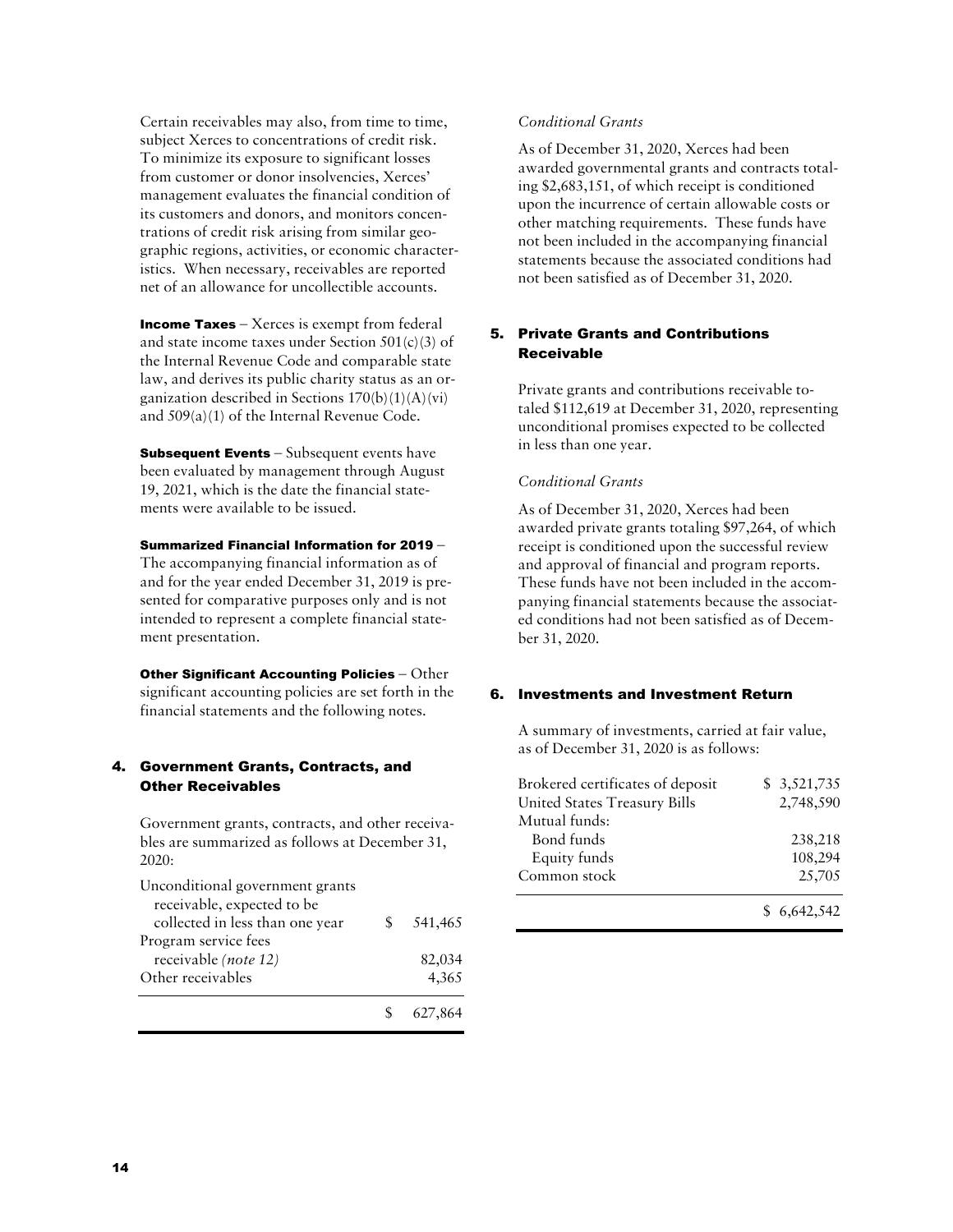Net investment return for the year ended December 31, 2020 is summarized as follows:

| Interest and dividend income                     | \$101,907           |
|--------------------------------------------------|---------------------|
| Net increase in the fair value<br>of investments | 37,378              |
|                                                  | $\frac{139.285}{2}$ |

### 7. Property and Equipment

A summary of property and equipment at December 31, 2020 is as follows:

| Website                       | 8,892     |
|-------------------------------|-----------|
| Equipment                     | 21,546    |
| Furniture and fixtures        | 41,585    |
|                               | 72,023    |
| Less accumulated depreciation | (50, 637) |
|                               | 21,386    |

#### 8. Note Payable

On April 7, 2020, Xerces obtained an unsecured loan from a commercial bank in the amount of \$713,211, pursuant to the Paycheck Protection Program (the "PPP") under Division A, Title I of the CARES Act, which was enacted March 27, 2020.

The bank's loan is guaranteed by the U.S. Small Business Administration ("SBA"), and is designed to provide a direct incentive for small businesses and nonprofits to keep their employees on payroll during the COVID-19 pandemic (see note 19). Qualifying businesses could spend loan proceeds to cover payroll, mortgage interest, rent, and utilities. PPP borrowers can qualify to have the loans forgiven if the proceeds are used to pay certain eligible costs. However, the amount of loan forgiveness will be reduced if less than 60% of the funds are spent on payroll, full-time headcount declines, or if salary levels decrease over a covered period of either eight weeks or 24 weeks.

The loan matures in April of 2022, and bears interest at a rate of 1.0% per annum, payable monthly beginning in October 2020. However, pursuant to the Paycheck Protection Flexibility Act of 2020, the deferral period for loan payments has been extended to either (1) the date that SBA remits the borrower's loan forgiveness amount to the lender, or (2) if the borrower does not apply for loan forgiveness, 10 months after the end of the borrower's loan forgiveness covered period.

The note may be prepaid by the organization at any time prior to maturity with no prepayment penalties.

In accordance with the provisions of the PPP and SBA's promise of forgiveness, Xerces used the loan amount for the qualifying expenses. Xerces accounts for the loan as debt under Financial Accounting Standards Board Accounting Standards Codification Topic 470, *Debt*, until the loan is, in part or wholly, forgiven and legally released by the SBA, or until the loan is paid in full. Subsequent to December 31, 2020, Xerces requested and obtained forgiveness for \$582, 715 of the loan and repaid the remaining \$130,496.

### 9. Board-Designated Reserve

As of December 31, 2020, the Board of Directors had designated \$281,741 as a reserve fund, set aside to stabilize Xerces' finances by providing for substantial emergency expenses or losses. The fund is not intended to make up for general income shortfalls in any given year.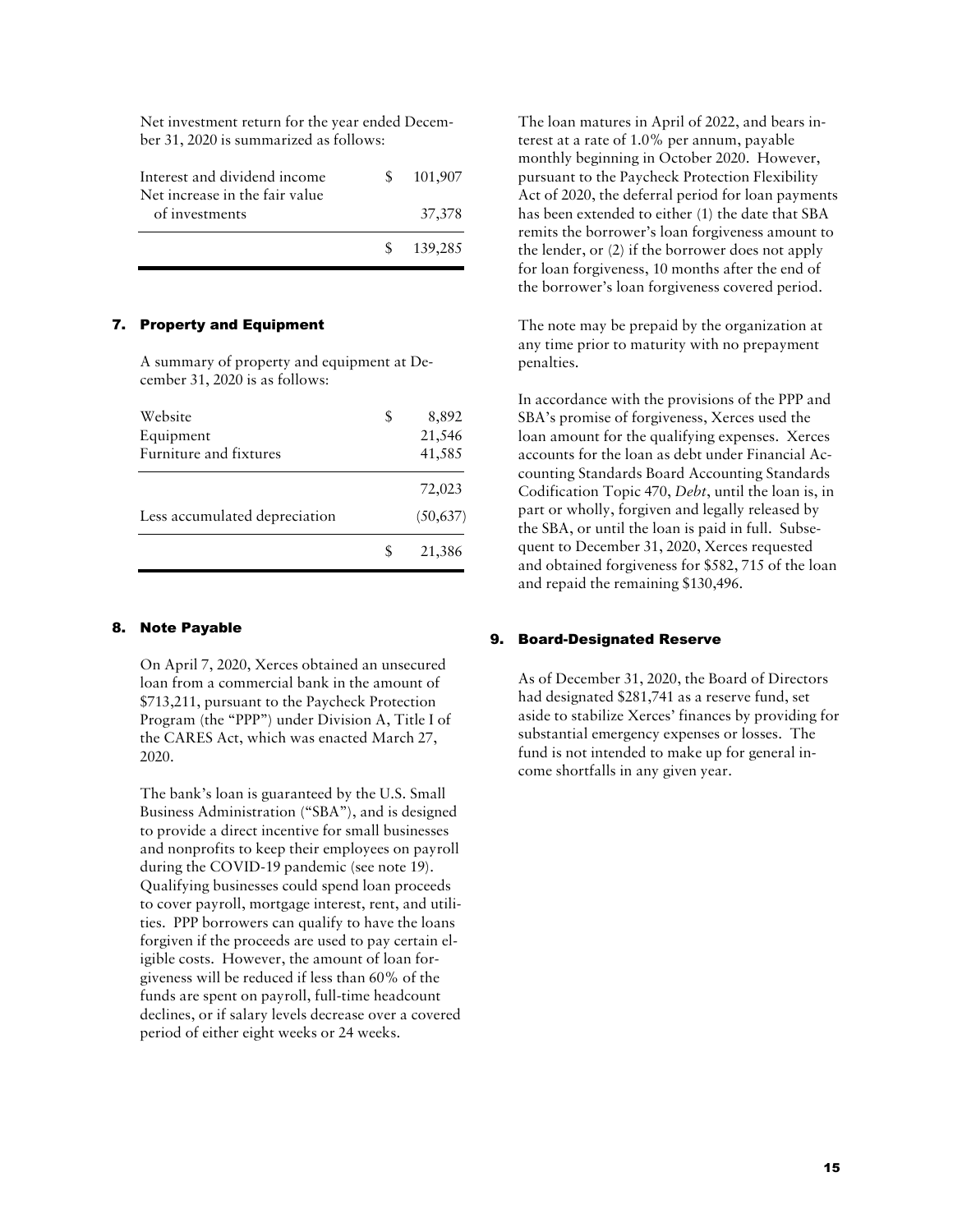# 10. Net Assets with Donor Restrictions

The following summarizes Xerces' net assets with donor-imposed restrictions as of December 31, 2020:

| Expendable net assets restricted   |    |           |
|------------------------------------|----|-----------|
| for the following purposes:        |    |           |
| Pollinator conservation            | \$ | 856,737   |
| Pesticide reduction                |    | 458,778   |
| Community engagement               |    | 197,678   |
| Joan M. DeWind award               |    | 64,771    |
| Endangered species                 |    | 104,173   |
| Other conservation                 |    | 66,371    |
|                                    |    | 1,748,508 |
| Expendable net assets unrestricted |    |           |
| as to purpose, but restricted as   |    |           |
| to time:                           |    |           |
| Pledges to benefit the Xerces'     |    |           |
| general operations in              |    |           |
| future periods                     |    | 6,000     |
| Total net assets with              |    |           |
| donor restrictions                 | S  | 1,754,508 |

## 11. Net Assets Released from Restrictions and Other Reclassifications

During the year ended December 31, 2020, restrictions on contributions in the amount of \$2,833,637 expired or were otherwise satisfied by the organization's expenditures in satisfaction of the restricted purposes, or by the occurrence of other events specified by donors. Accordingly, a corresponding amount is reported as a reclassification from net assets with donor restriction to net assets without donor restriction in the accompanying financial statements.

In addition, during the year ended December 31, 2020, Xerces reclassified net assets without donor restriction totaling \$124,722 to net assets with donor restriction in satisfaction of matching requirements related to various governmental and private grants.

| Total expenditures in satisfaction<br>of donor restricted purposes                                    | \$2,833,637 |
|-------------------------------------------------------------------------------------------------------|-------------|
| Less unrestricted net assets<br>reclassified to net assets with<br>donor restrictions in satisfaction |             |
| of matching requirements                                                                              | (124, 722)  |
| Net assets released from restriction<br>and other reclassifications                                   | 2,708,915   |

### 12. Contracts with Customers

Program revenue from contracts with customers is recognized over a period of time as performance obligations are satisfied or as the project is completed over the term of the contract. Other revenues from contracts with customers such as workshop fees are recognized at a point in time, (e.g. upon occurrence of the workshop).

### *Accounts Receivable from Customers*

Xerces reported accounts receivable from contracts with customers of \$82,034 at December 31, 2020.

#### *Deferred Revenues from Customers*

Deferred revenues of \$1,290,355 at December 31, 2020 consists of prepayments received for future services.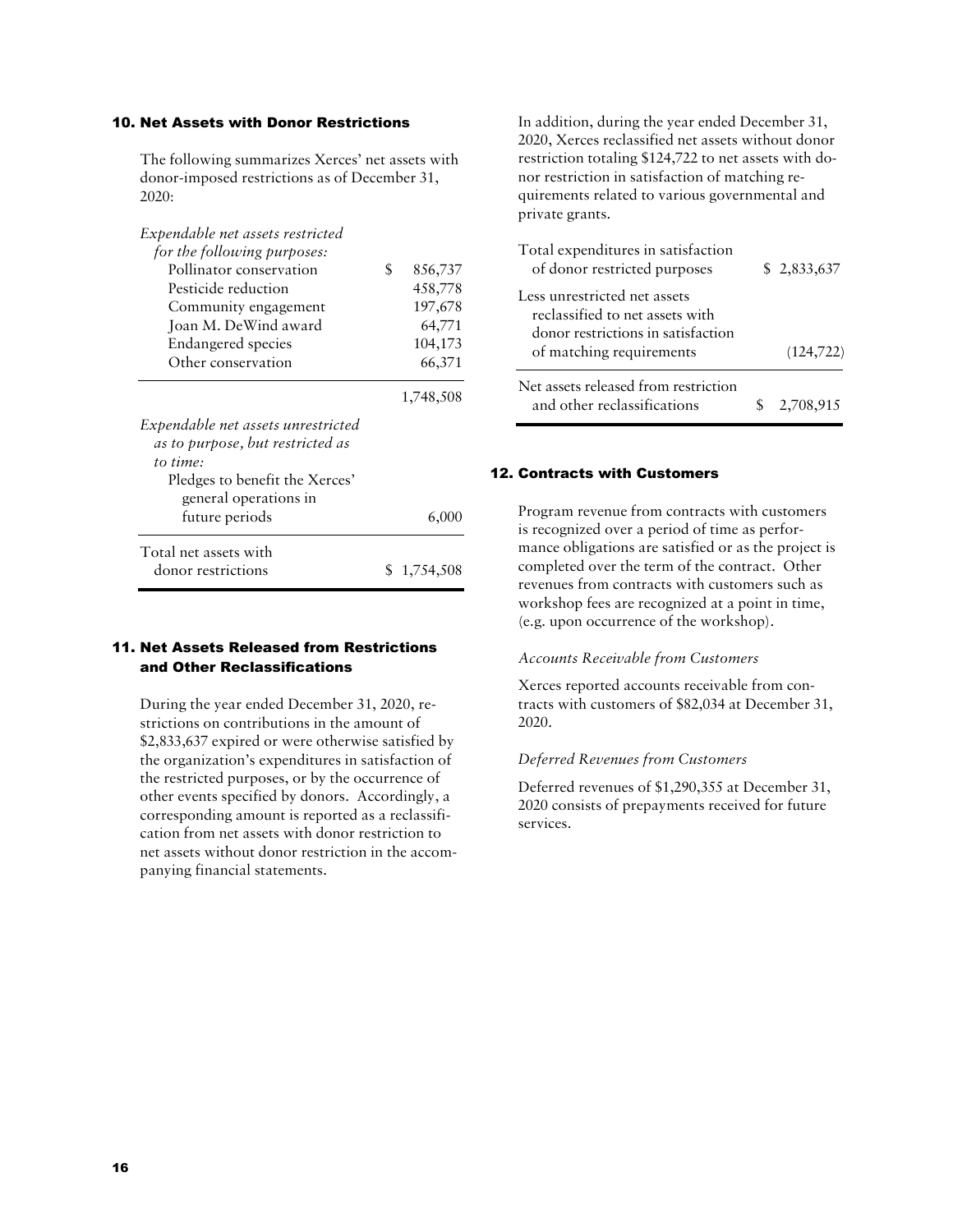### 13. Expenses

The costs of providing the various programs and activities of Xerces have been summarized on a functional basis in the statement of activities. Accordingly, certain costs have been allocated among the programs and supporting services benefited.

The financial statements report certain categories of expenses that are attributable to one or more program or supporting functions of the organization, and therefore require allocation on a reasonable basis that is applied consistently. Those expenses include depreciation, and other facilityrelated costs, as well as salaries and wages, benefits, payroll taxes, professional services, office expenses, insurance, and other expenses, which are allocated on the basis of estimates of time and effort.

#### 14. Employee Retirement Benefits

Xerces maintains a qualified profit-sharing retirement plan, as described under Section 401(k) of the Internal Revenue Code. Employees must complete one year of service, have worked 1,000 or more hours at the time of their anniversary, and be 21 years of age in order to become eligible to participate in the plan. Qualified employees become eligible to make voluntary contributions to the plan on a pre-tax basis up to the limits allowed by law. Upon meeting the employee eligibility requirements, employee and employer contributions are fully vested. Xerces makes a safe harbor contribution totaling 3% of qualifying compensation as well as discretionary contributions to the plan. During the year ended December 31, 2020, Xerces contributed \$225,713 to this plan as safe harbor and discretionary contributions.

#### 15. Commitments and Contingencies

Amounts received or receivable under Xerces' governmental grants and contracts are subject to audit and adjustment by the granting or contracting agencies. Any expenditures or claims disallowed as a result of such audits would become a liability of the organization's unrestricted net assets. In the opinion of Xerces' management, any adjustments that might result from such audits would not be material to Xerces' overall financial statements.

In addition, subsequent to December 31, 2020, Xerces extended a lease for certain office space for an extension period of five years totaling \$255,936 in future lease commitments.

## 16. Liquidity and Availability of Financial Assets

Financial assets available for general expenditure within one year of the statement of financial position date comprise the following at December 31, 2020:

| Total financial assets:                                                                                                                            |              |
|----------------------------------------------------------------------------------------------------------------------------------------------------|--------------|
| Cash and cash equivalents                                                                                                                          | \$2,825,023  |
| Governmental grants,<br>contracts, and other receivables<br>Private grants and contributions                                                       | 627,864      |
| receivable                                                                                                                                         | 112,619      |
| Investments                                                                                                                                        | 6,642,542    |
|                                                                                                                                                    | 10,208,048   |
| Less financial assets not available<br>within the year ending December<br>31, 2021:<br>Financial assets restricted by<br>donors for student awards | (64,771)     |
| Plus other funds subject to<br>appropriation for expenditure:<br>Fiscal year 2021 appropriation<br>of financial assets restricted                  |              |
| for student awards                                                                                                                                 | 9,914        |
|                                                                                                                                                    | \$10,153,191 |

*Continued*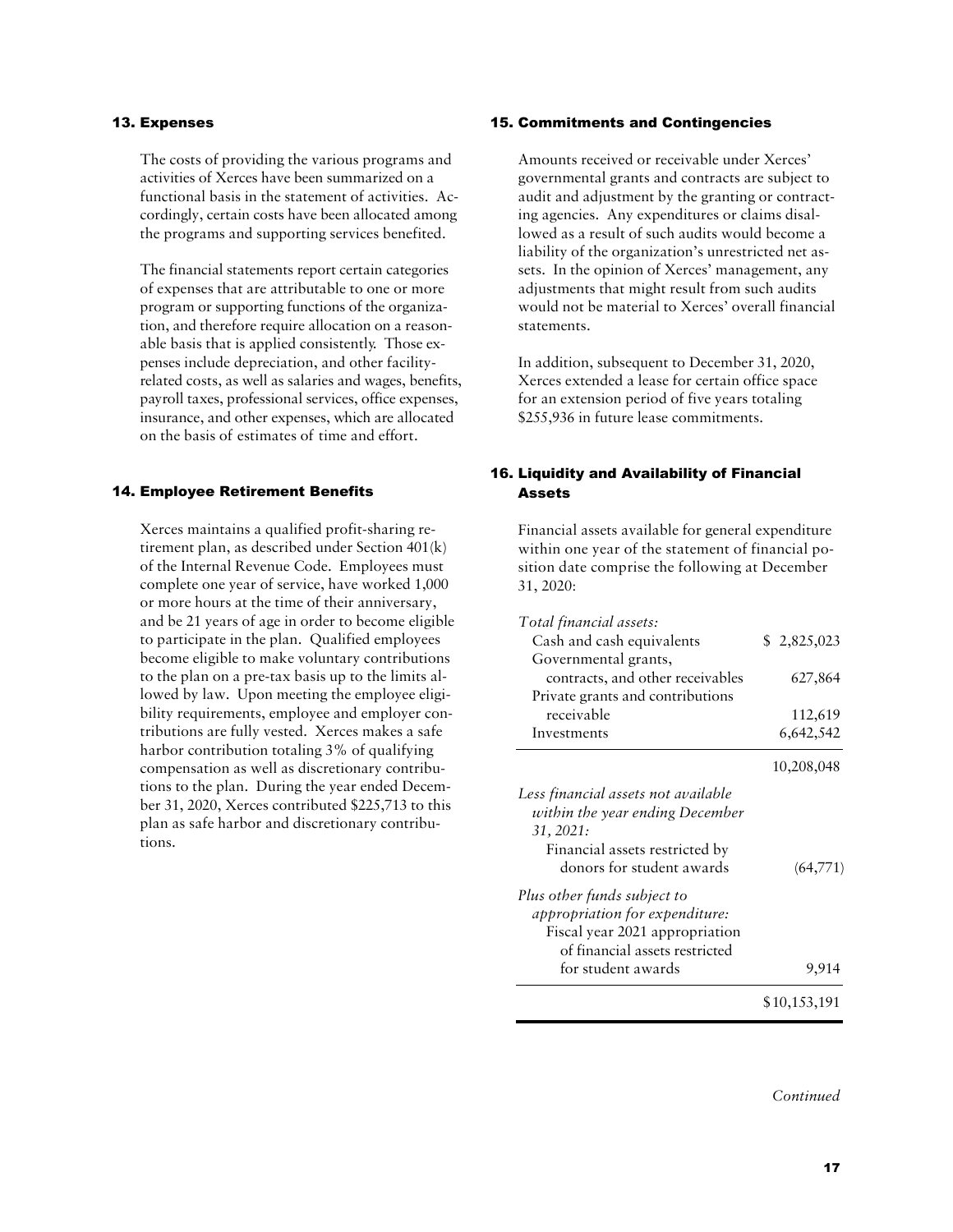As part of its liquidity management, Xerces has a policy to structure its financial assets to be available as its general expenditures, liabilities, and other obligations become due. Xerces also invests cash in excess of daily requirements in short-term investments, certificates of deposit, and money market funds. In addition, Xerces maintains a reserve fund, specifically put in place to stabilize Xerces' finances by providing for substantial emergency expenses or losses, though it is not intended to make up for general income shortfalls in any given year.

### 17. Fair Value Measurements

Included in the accompanying financial statements are certain financial instruments carried at fair value. The fair value of an asset is the amount at which that asset could be bought or sold in a current transaction between willing parties, that is, other than in a forced or liquidation sale; similarly, the fair value of a liability is the amount at which the liability could be transferred in a current transaction between willing parties.

Fair values are based on quoted market prices when available. When market prices are not available, fair value is generally estimated using discounted cash flow analyses, incorporating current market inputs for similar financial instruments with comparable terms and credit quality.

All financial assets and liabilities carried at fair value have been classified, for disclosure purposes, based on a hierarchy defined under generally accepted accounting principles.

The hierarchy gives the highest ranking to fair values determined using unadjusted quoted prices in active markets for identical assets and liabilities and the lowest ranking to fair values determined using methodologies and models with unobservable inputs, as follows:

- *Level 1* Values are unadjusted quoted prices for identical assets and liabilities in active markets accessible at the measurement date.
- Level 2 Inputs include quoted prices for similar assets or liabilities in active markets, quoted prices from those willing to trade in markets that are not active, or other inputs that are observable or can be corroborated by market data for the term of the instrument.
- *Level 3* Certain inputs are unobservable (supported by little or no market activity) and significant to the fair value measurement. Unobservable inputs reflect Xerces' best estimate of what hypothetical market participants would use to determine a transaction price for the asset or liability at the reporting date.

At December 31, 2020, the following financial assets are measured at fair value on a recurring basis:

|                            |   | Level 1   | Level 2             | Total     |
|----------------------------|---|-----------|---------------------|-----------|
| $Investments$ (note 6):    |   |           |                     |           |
| U.S. Treasury bills        | S | 2,748,590 |                     | 2,748,590 |
| Mutual funds               |   | 346,512   |                     | 346,512   |
| Stocks                     |   | 25,705    |                     | 25,705    |
| Certificates<br>of deposit |   |           | 3,521,735           | 3,521,735 |
|                            | S |           | 3,120,807 3,521,735 | 6,642,542 |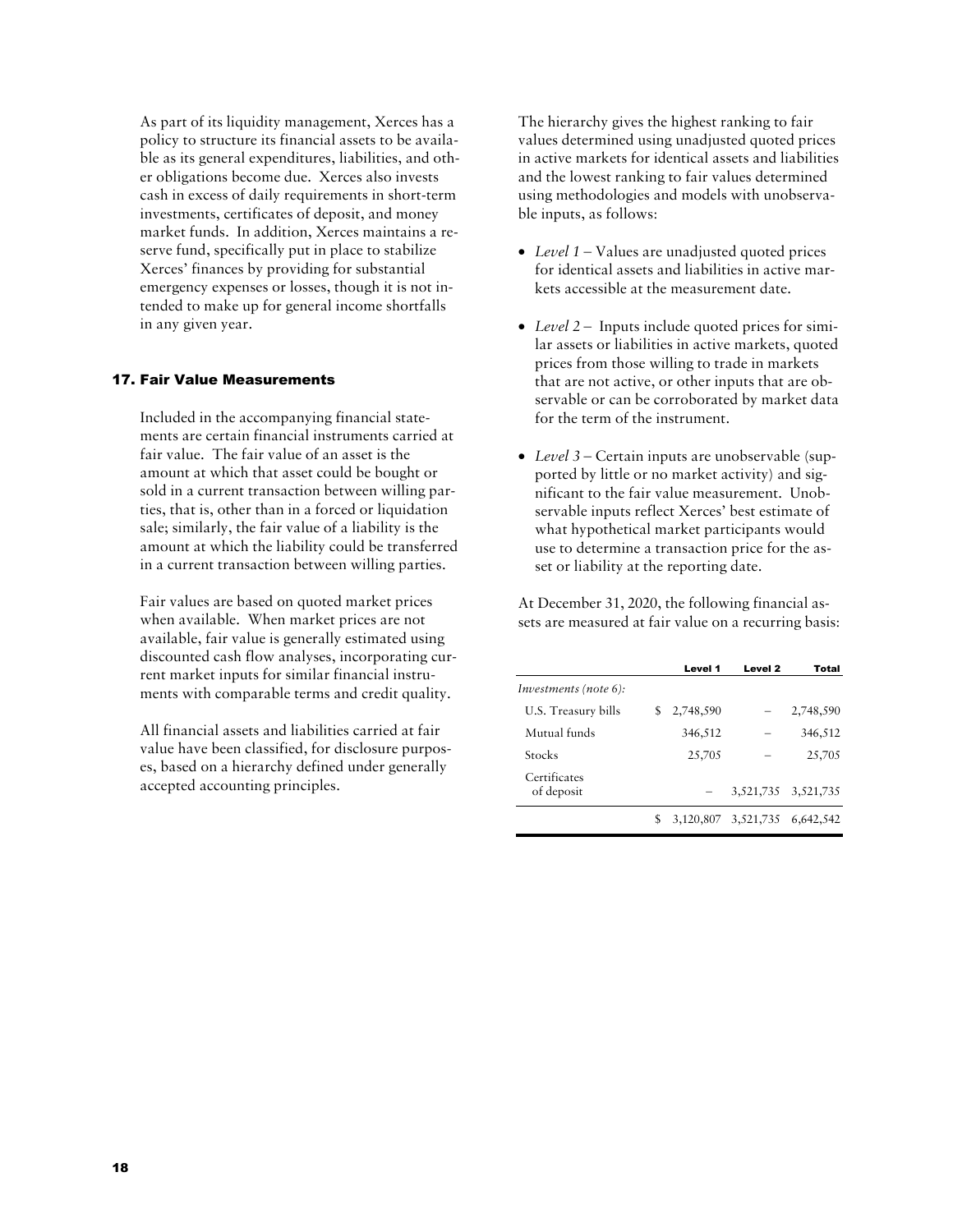### 18. Statement of Cash Flows Reconciliation

The following presents a reconciliation of the increase in net assets (as reported on the statement of activities) to net cash provided by operating activities (as reported on the statement of cash flows):

| Increase in net assets             | S | 1,197,218 |
|------------------------------------|---|-----------|
| Adjustments to reconcile increase  |   |           |
| in net assets to net cash provided |   |           |
| by operating activities:           |   |           |
| Depreciation                       |   | 4,436     |
| Net increase in the fair           |   |           |
| value of investments               |   | (37,378)  |
| Net changes in:                    |   |           |
| Government grants, contracts,      |   |           |
| and other receivables              |   | 95,791    |
| Private grants and                 |   |           |
| contributions receivable           |   | 78,356    |
| Inventories                        |   | 11,740    |
| Prepaid expenses                   |   | (27, 504) |
| Accounts payable and               |   |           |
| accrued expenses                   |   | 30,615    |
| Accrued payroll and                |   |           |
| related expenses                   |   | 32,889    |
| Deferred revenue                   |   | 421,724   |
| Total adjustments                  |   | 610,669   |
| Net cash provided by               |   |           |
| operating activities               | S | 1,807,887 |

### 19. Coronavirus Pandemic

In March of 2020, the World Health Organization characterized an outbreak of a novel strain of coronavirus (COVID-19) as a pandemic. Multiple jurisdictions in the U.S., including Oregon, have declared a public health state of emergency, ordering the public to stay at home, closing specified businesses, and requiring social distancing measures for most public and private facilities.

Although many restrictions related to the COVID-19 outbreak have been lifted, it is anticipated that the effects of these events will continue for some time and could include continued disruptions to and/or restrictions on Xerces' employees' ability to work and on the ability of Xerces' patrons, customers, and other constituents to fully participate in Xerces' programs. Impacts on all revenue streams (earned, contributed, and public) are unknown, but may be profound. Xerces has taken immediate measures to adapt the delivery of programming in order to keep employees and constituents safe, as well as facilitate ongoing availability of services, and execution of Xerces' conservation mission.

 $\blacksquare$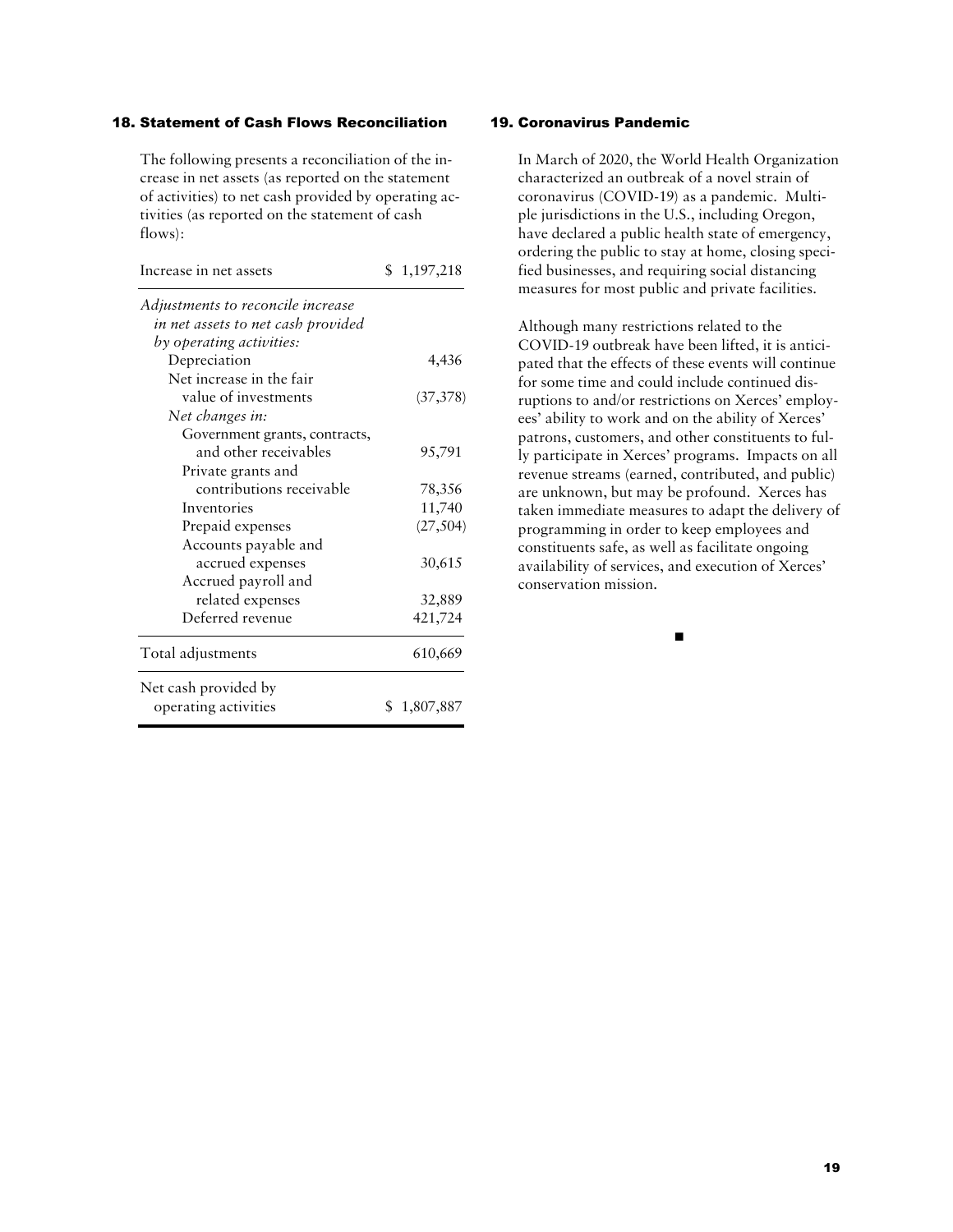## GOVERNING BOARD AND MANAGEMENT

| <b>Board Members as of</b><br><b>December 31, 2020</b> | <b>Management</b>                                           |
|--------------------------------------------------------|-------------------------------------------------------------|
| Linda Craig, <i>President</i>                          | Scott Hoffman Black, Executive Director                     |
| Beth Robertson-Martin, Vice President                  | Karl Souza, Director of Finance & Operations                |
| Sacha H. Spector, Secretary                            | Denise Ledgerwood, Director of Grants & Corporate<br>Giving |
| Casey Sclar, Ph.D., Treasurer                          | Megan Faria, Financial Manager                              |
| Lisa Bertelson                                         |                                                             |
| Rachael Winfree, Ph.D.                                 |                                                             |
| Jay Withgott                                           |                                                             |